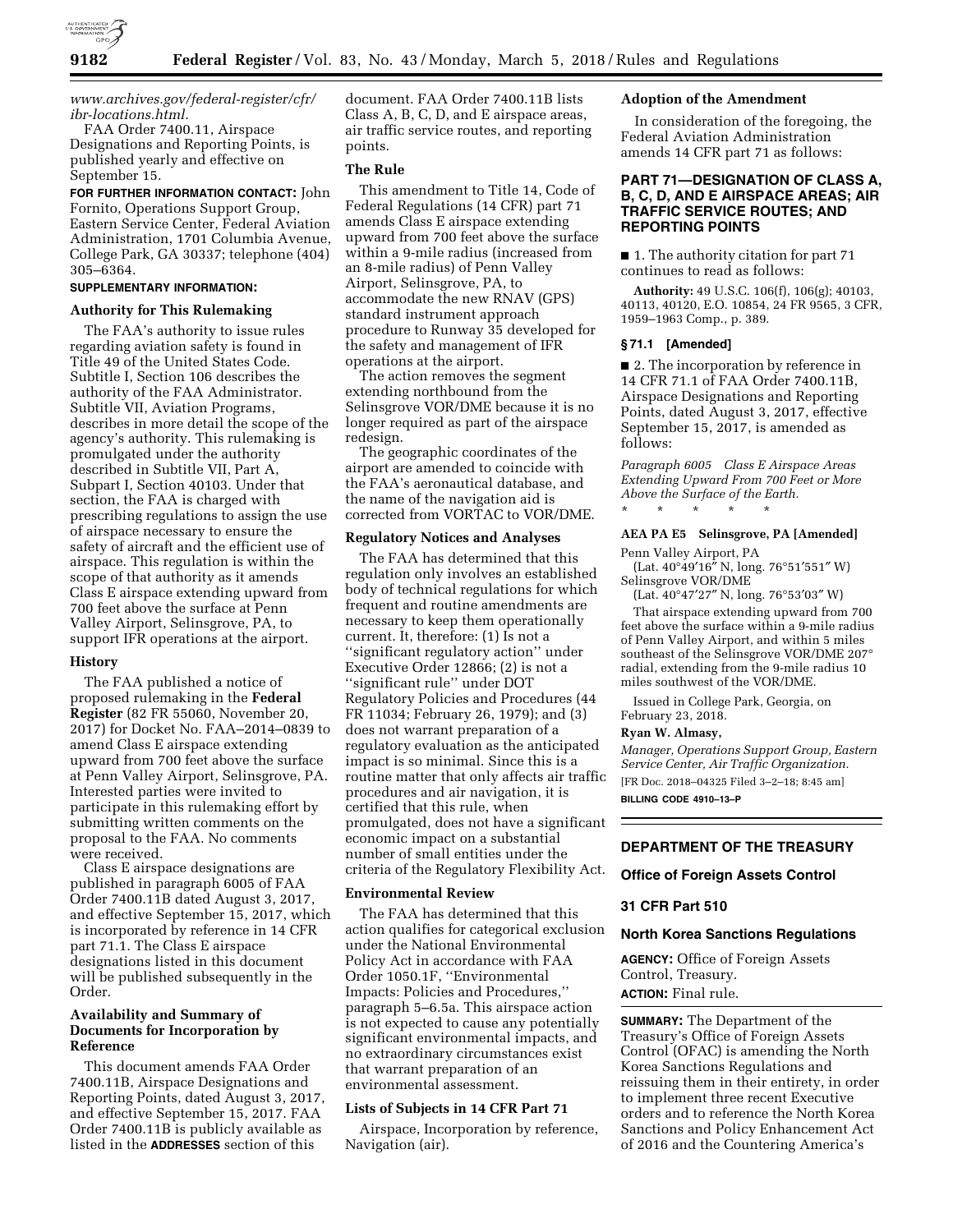Adversaries Through Sanctions Act. OFAC is also incorporating several general licenses that have, until now, appeared only on OFAC's website on the North Korea Sanctions page, adding several new general licenses, and adding and expanding provisions to issue a more comprehensive set of regulations that will provide further guidance to the public. Finally, OFAC is updating certain regulatory provisions and making other technical and conforming changes. Due to the number of regulatory sections being updated or added, OFAC is reissuing the North Korea Sanctions Regulations in their entirety.

**DATES:** *Effective:* March 5, 2018.

**FOR FURTHER INFORMATION CONTACT:** The Department of the Treasury's Office of Foreign Assets Control: Assistant Director for Licensing, tel.: 202–622– 2480, Assistant Director for Regulatory Affairs, tel: 202–622–4855, Assistant Director for Sanctions Compliance & Evaluation, tel.: 202–622–2490; or the Department of the Treasury's Office of the Chief Counsel (Foreign Assets Control), Office of the General Counsel, tel.: 202–622–2410.

# **SUPPLEMENTARY INFORMATION:**

#### **Electronic Availability**

This document and additional information concerning OFAC are available from OFAC's website (*www.treasury.gov/ofac*).

### **Background**

# *Regulatory History and This Action*

On November 4, 2010, OFAC issued the North Korea Sanctions Regulations, 31 CFR part 510 (75 FR 67912, November 4, 2010) (the ''Regulations''), to implement Executive Order 13466 of June 26, 2008 (73 FR 36787, June 27, 2008) (E.O. 13466) and Executive Order 13551 of August 30, 2010 (75 FR 53837, September 1, 2010) (E.O. 13551) pursuant to authorities delegated to the Secretary of the Treasury in those orders. The Regulations were initially issued in abbreviated form for the purpose of providing immediate guidance to the public. On June 20, 2011, OFAC amended the Regulations to implement Executive Order 13570 of April 18, 2011 (76 FR 22291, April 20, 2011) (E.O. 13570) pursuant to authorities delegated to the Secretary of the Treasury in that order (76 FR 35740, June 20, 2011).

Today, OFAC is amending the Regulations and reissuing them in their entirety. As set forth in more detail below, OFAC is implementing three recent Executive orders: Executive Order 13687 of January 2, 2015

(''Imposing Additional Sanctions with Respect to North Korea'') (80 FR 819, January 6, 2015) (E.O. 13687), Executive Order 13722 of March 15, 2016 (''Blocking Property of the Government of North Korea and the Workers' Party of Korea, and Prohibiting Certain Transactions With Respect to North Korea'') (81 FR 14943, March 18, 2016) (E.O. 13722), and Executive Order 13810 of September 20, 2017 (''Imposing Additional Sanctions With Respect to North Korea'') (82 FR 44705, September 25, 2017) (E.O. 13810). In addition, OFAC is amending the Regulations to reference the North Korea Sanctions and Policy Enhancement Act of 2016, Public Law 114–122, 130 Stat. 93 (22 U.S.C. 9201 note) (NKSPEA), and Title III of the Countering America's Adversaries Through Sanctions Act, Public Law 115–44, Aug. 2, 2017, 131 Stat. 886 (22 U.S.C. 9401 *et seq.*) (CAATSA). Additionally, OFAC is incorporating into the Regulations several new general licenses that have, until now, appeared only on OFAC's website on the North Korea Sanctions page, adding several new general licenses, and adding and expanding provisions to issue a more comprehensive set of regulations that will provide further guidance to the public. Finally, OFAC is updating certain regulatory provisions and making other technical and conforming changes. Due to the number of regulatory sections being updated or added, OFAC is reissuing the North Korea Sanctions Regulations in their entirety.

### *Executive and Statutory Authorities*

*E.O. 13466.* On June 26, 2008, the President, invoking the authority of, *inter alia,* the International Emergency Economic Powers Act (50 U.S.C. 1701– 1706) (IEEPA), issued E.O. 13466. In E.O. 13466, the President found that the existence and risk of the proliferation of weapons-usable fissile material on the Korean Peninsula constitute an unusual and extraordinary threat to the national security and foreign policy of the United States and declared a national emergency to deal with that threat. The President further found that it is necessary to continue certain restrictions with respect to North Korea that would otherwise be lifted pursuant to a then-forthcoming proclamation that would terminate the exercise of authorities then in place under the Trading With the Enemy Act (50 U.S.C. App. 1 *et seq.*) (TWEA) with respect to North Korea.

Section 1 of E.O. 13466 blocks, with certain exceptions, all property and interests in property of North Korea or a North Korean national that, pursuant to the President's authorities under the TWEA, were blocked as of June 16, 2000, and remained blocked immediately prior to the issuance of E.O. 13466.

Section 2 of E.O. 13466 prohibits, with certain exceptions, U.S. persons from registering a vessel in North Korea, obtaining authorization for a vessel to fly the North Korean flag, or owning, leasing, operating, or insuring any vessel flagged by North Korea.

*E.O. 13551.* On August 30, 2010, the President, invoking the authority of, *inter alia,* IEEPA and the United Nations Participation Act (22 U.S.C. 287c) (UNPA), and in view of United Nations Security Council Resolution (UNSCR) 1718 of October 14, 2006 and UNSCR 1874 of June 12, 2009, issued E.O 13551. In E.O. 13551, the President expanded the scope of the national emergency in E.O. 13466, finding that the continued actions and policies of the Government of North Korea—manifested by its unprovoked attack that resulted in the sinking of a Republic of Korea navy ship and the deaths of those onboard; its actions in violation of UNSCRs, including the procurement of luxury goods; and its illicit and deceptive activities in international markets, including money laundering, the counterfeiting of goods and currency, bulk cash smuggling, and narcotics trafficking—destabilize the Korean peninsula and imperil U.S. armed forces, allies, and trading partners in the region, and thereby constitute an unusual and extraordinary threat to the national security, foreign policy, and economy of the United States.

Section 1(a) of E.O. 13551 blocks, with certain exceptions, all property and interests in property that are in the United States, that come within the United States, or that are or come within the possession or control of any U.S. person of the persons listed in the Annex to E.O. 13551 and other persons determined by the Secretary of the Treasury, in consultation with the Secretary of State to meet certain criteria set forth in E.O. 13551.

*E.O. 13570.* On April 18, 2011, the President, invoking the authority of, *inter alia,* IEEPA and section 5 of the UNPA, and in view of UNSCR 1718 of October 14, 2006 and UNSCR 1874 of June 12, 2009, issued E.O. 13570 to take additional steps to address the national emergency declared in E.O. 13466 and expanded in scope in E.O. 13551. Section 1 of E.O. 13570 prohibits, with certain exceptions, the importation into the United States, directly or indirectly, of any goods, services, or technology from North Korea.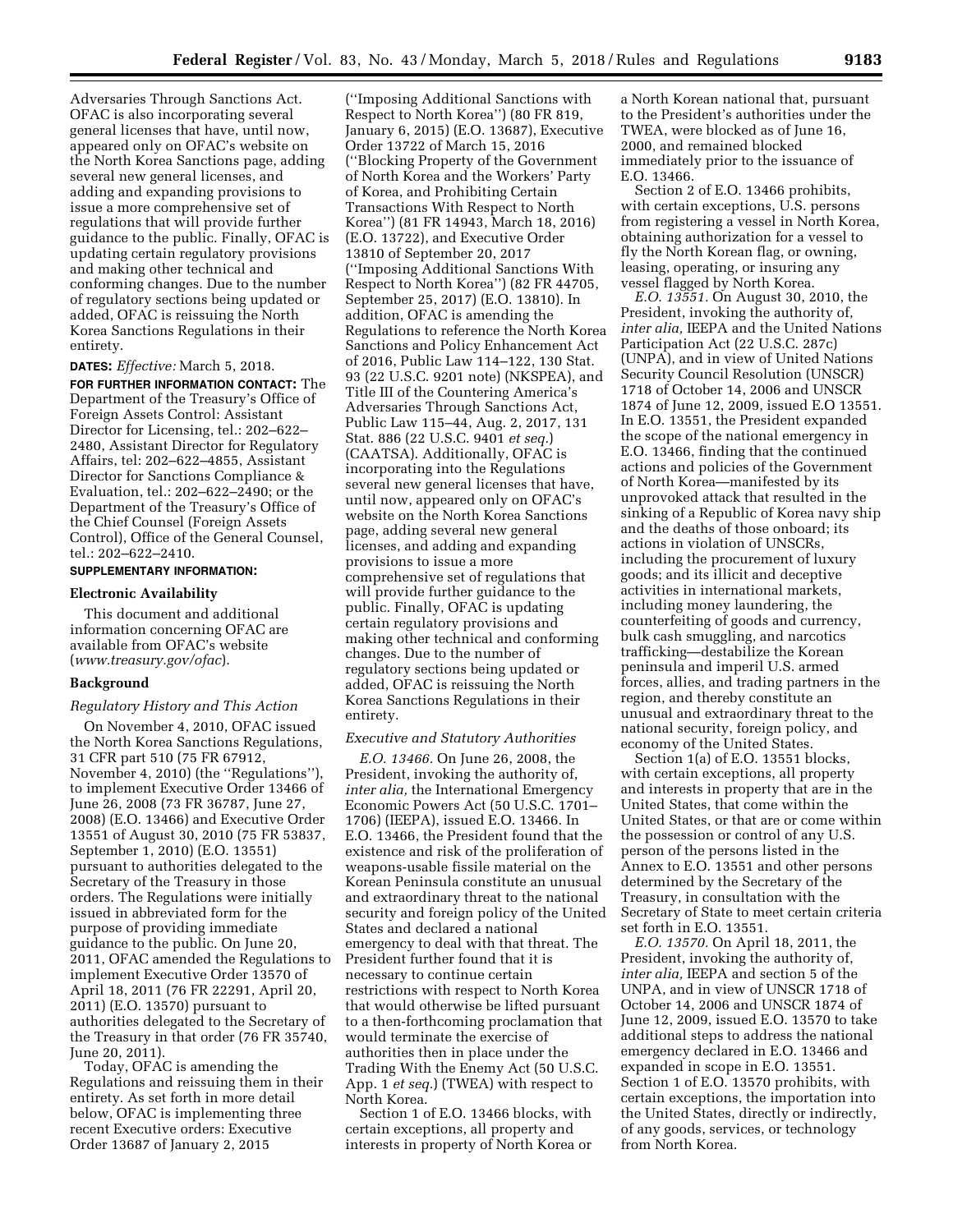*E.O. 13687.* On January 2, 2015, the President, invoking the authority of, *inter alia,* IEEPA, issued E.O. 13687. In E.O. 13687, the President expanded the scope of the national emergency declared in E.O. 13466, as modified in scope by and relied upon for additional steps in subsequent orders, finding that the provocative, destabilizing, and repressive actions and policies of the Government of North Korea, including its destructive, coercive cyber-related actions during November and December 2014, actions in violation of UNSCRs, and commission of serious human rights abuses, constitute a continuing threat to the national security, foreign policy, and economy of the United States.

Section 1(a) of E.O. 13687 blocks, with certain exceptions, all property and interests in property that are in the United States, that come within the United States, or that are or come within the possession or control of any U.S. person of persons determined by the Secretary of the Treasury, in consultation with the Secretary of State to be an agency, instrumentality, or controlled entity of the Government of North Korea or the Workers' Party of Korea, to be an official of the Government of North Korea or the Workers' Party of Korea, or to meet other criteria set forth in E.O. 13687.

*E.O. 13722.* On March 15, 2016, the President, invoking the authority of, *inter alia,* IEEPA, the UNPA, and NKSPEA, and in view of UNSCR 2270 of March 2, 2016, issued E.O. 13722 to take additional steps with respect to the national emergency declared in E.O. 13466, as modified in scope by and relied upon for additional steps taken in subsequent orders.

Section 1(a) of E.O. 13722 blocks, with certain exceptions, all property and interests in property that are in the United States, that come within the United States, or that are or come within the possession or control of any U.S. person of the Government of North Korea or the Workers' Party of Korea. The property and interests in property of the Government of North Korea or the Workers' Party of Korea may not be transferred, paid, exported, withdrawn, or otherwise dealt in.

Section 2(a) of E.O. 13722 blocks, with certain exceptions, all property and interests in property that are in the United States, that come within the United States, or that are or come within the possession or control of any U.S. person, of other persons determined by the Secretary of the Treasury, in consultation with the Secretary of State to operate in any industry in the North Korean economy as may be determined by the Secretary of the Treasury, in

consultation with the Secretary of State, to be subject to section 2(a)(i) of E.O. 13722, including transportation, mining, energy, or financial services, or to meet other criteria set forth in E.O. 13722.

Section 3(a) of E.O. 13722 prohibits, with certain exceptions: (i) The exportation or reexportation, direct or indirect, from the United States, or by a U.S. person, wherever located, of any goods, services, or technology to North Korea; (ii) new investment in North Korea by a U.S. person, wherever located; and (iii) any approval, financing, facilitation, or guarantee by a U.S. person, wherever located, of a transaction by a foreign person where the transaction by that foreign person would be prohibited by section 3(a) of E.O. 13722 if performed by a U.S. person or within the United States. The new exportation and reexportation prohibition operates in conjunction with preexisting comprehensive controls on North Korea that are maintained by the U.S. Department of Commerce under the Export Administration Regulations, 15 CFR parts 730–774 (EAR). The Department of Commerce requires a license for the export from the United States of all items subject to the EAR (other than food or medicine) that are destined for North Korea, whether by U.S. persons or non-U.S. persons. It also requires a license for the reexport to North Korea from a third country of all items subject to the EAR, whether by U.S. persons or non-U.S. persons. Section 3(a) of E.O. 13722, in effect, complements the restrictions maintained by the Department of Commerce and enhances those restrictions by adding a prohibition against the reexportation to North Korea by a U.S. person, wherever located, of items that are *not* subject to the EAR, including, for example, purely foreign-origin items.

*E.O. 13810.* On September 20, 2017, the President, invoking the authority of, *inter alia,* IEEPA and the UNPA, and in view of UNSCR 2321 of November 30, 2016, UNSCR 2356 of June 2, 2017, UNSCR 2371 of August 5, 2017, and UNSCR 2375 of September 11, 2017, issued E.O. 13810 to take further steps with respect to the national emergency declared in E.O. 13466, as modified in scope by and relied upon for additional steps in subsequent orders.

Section 1(a) of E.O. 13810 blocks, with certain exceptions, all property and interests in property that are in the United States, that come within the United States, or that are or come within the possession or control of any U.S. person of any person determined by the Secretary of the Treasury, in consultation with the Secretary of State

to have engaged in at least one significant importation from or exportation to North Korea of any goods, services, or technology, or to meet other criteria set forth in E.O. 13810.

Section 2 of E.O. 13810 prohibits, with certain limited exceptions: (a) Any aircraft in which a foreign person has an interest that has landed at a place in North Korea from landing at a place in the United States within 180 days after departure from North Korea; and (b) any vessel in which a foreign person has an interest that has called at a port in North Korea within the previous 180 days, or that has engaged in a ship-to-ship transfer with such a vessel within the previous 180 days, from calling at a port in the United States.

Section 3(a) of E.O. 13810 blocks, with certain exceptions, all funds that are in the United States, that come within the United States, or that are or come within the possession or control of any U.S. person and that originate from, are destined for, or pass through a foreign bank account that has been determined by the Secretary of the Treasury to be owned or controlled by a North Korean person or to have been used to transfer funds in which any North Korean person has an interest. The funds described above may not be transferred, paid, exported, withdrawn, or otherwise dealt in.

Section 4 of E.O. 13810 authorizes the Secretary of the Treasury, in consultation with the Secretary of State, to impose the sanctions described below on any foreign financial institution determined by the Secretary of the Treasury, in consultation with the Secretary of State, to have: (i) Knowingly conducted or facilitated any significant transaction on behalf of any person whose property and interests in property are blocked pursuant to E.O. 13551, E.O. 13687, E.O. 13722, or E.O. 13810, or of any person whose property and interests in property are blocked pursuant to Executive Order 13382 (70 FR 38567, July 1, 2005) (''Blocking Property of Weapons of Mass Destruction Proliferators and Their Supporters'') in connection with North Korea-related activities; or (ii) knowingly conducted or facilitated any significant transaction in connection with trade with North Korea. With respect to a foreign financial institution determined to meet the criteria above, the Secretary of the Treasury, in consultation with the Secretary of State, may: (i) Prohibit the opening and prohibit or impose strict conditions on the maintenance of correspondent accounts or payable-through accounts in the United States by such foreign financial institution; or (ii) block all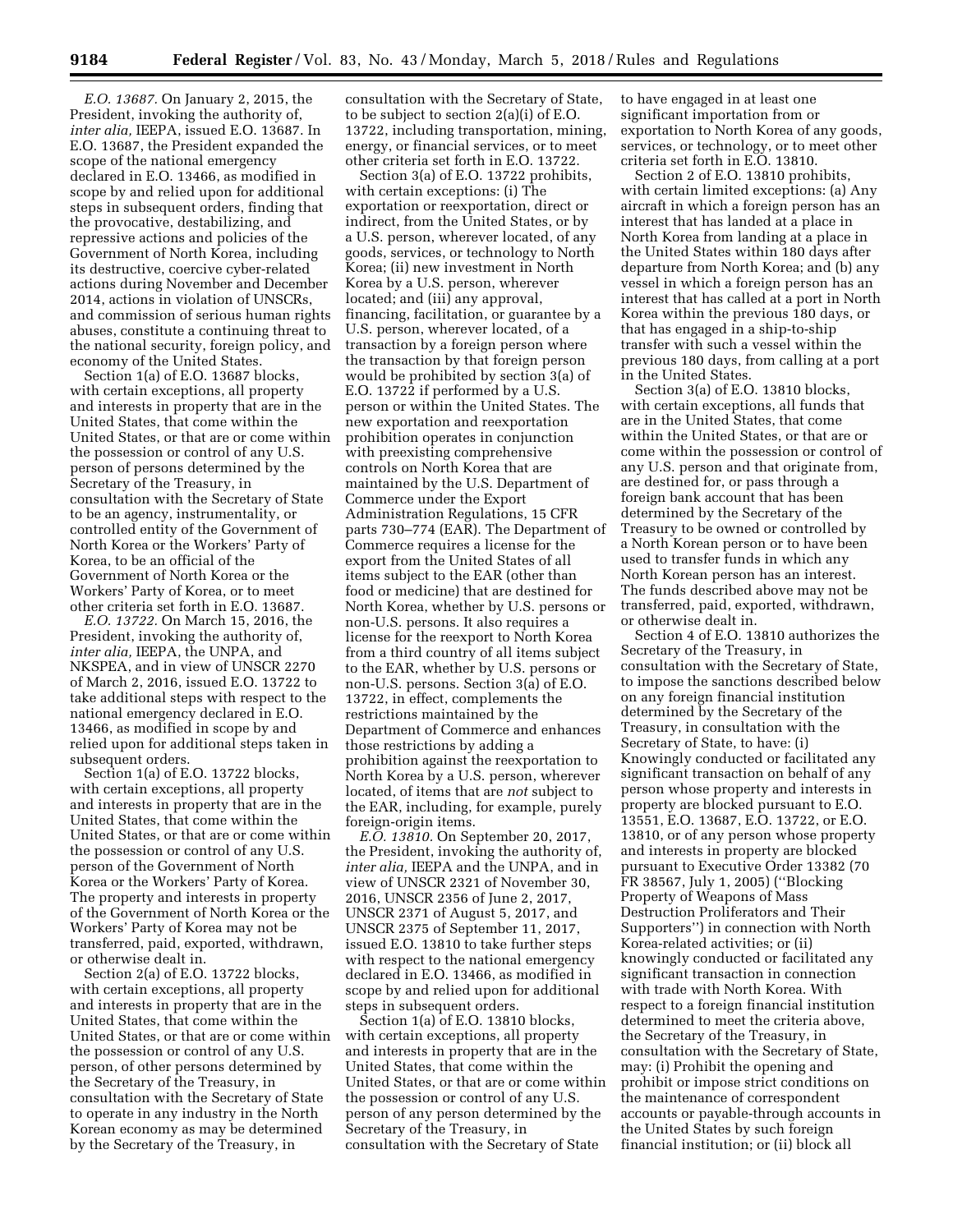property and interests in property that are in the United States, that come within the United States, or that are or come within the possession or control of any U.S. person of such foreign financial institution, and such property and interests in property may not be transferred, paid, exported, withdrawn, or otherwise dealt in.

*Other Executive Order provisions.* In section 1(b) of E.O. 13551, section 2 of E.O. 13687, section 5 of E.O. 13722, and section 1(c) of E.O. 13810, the President determined that the making of donations of certain articles, such as food, clothing, and medicine, intended to be used to relieve human suffering, as specified in section 203(b)(2) of IEEPA (50 U.S.C. 1702(b)(2)), by, to, or for the benefit of any person whose property and interests in property are blocked pursuant to those orders would seriously impair the President's ability to deal with the national emergency declared in E.O. 13466, as modified in scope by and relied upon for additional steps in the subsequent orders. The President therefore prohibited the donation of such items unless authorized by OFAC.

Section 1(c) of E.O. 13551, section 3 of E.O. 13687, section 6 of E.O. 13722, and section 1(d) of E.O. 13810 provide that the prohibition on any transaction or dealing in blocked property or interests in property includes the making of any contribution or provision of funds, goods, or services by, to, or for the benefit of any person whose property and interests in property are blocked pursuant to those orders, and the receipt of any contribution or provision of funds, goods, or services from any such person.

Section 3 of E.O. 13466, section 2 of E.O. 13551, section 2 of E.O. 13570, section 5 of E.O. 13687, section 7 of E.O. 13722, and section 6 of E.O. 13810 prohibit any transaction by a U.S. person or within the United States that evades or avoids, has the purpose of evading or avoiding, or attempts to violate any of the prohibitions set forth in those orders, as well as any conspiracy formed to violate such prohibitions. Pursuant to a 2007 amendment of IEEPA clarifying that it is illegal to cause a violation of IEEPA, section 2 of E.O. 13551, section 2 of E.O. 13570, section 5 of E.O. 13687, section 7 of E.O. 13722, and section 6 of E.O. 13810 further prohibit any transaction by a U.S. person or within the United States that causes a violation of any of those orders.

Section 5 of E.O. 13466, section 6 of E.O. 13551, section 5 of E.O. 13570, section 8 of E.O. 13687, section 11 of E.O. 13722, and section 10 of E.O. 13810

authorize the Secretary of the Treasury, in consultation with the Secretary of State, to take such actions, including the promulgation of rules and regulations, and to employ all powers granted to the President by IEEPA, and, where relevant, the UNPA, as may be necessary to carry out the purposes of those orders. These sections also provide that the Secretary of the Treasury may redelegate any of these functions to other officers and agencies of the U.S. government.

*NKSPEA.* On February 18, 2016, the President signed NKSPEA into law. Among other things, section 104(a) of NKSPEA provides that the President, with certain exceptions, shall block and prohibit all transactions in property and interests in property that are in the United States, that come within the United States, or that are or come within control or possession of a U.S. person of: The Government of North Korea, the Workers' Party of Korea, and certain other persons the President determines knowingly engage in certain North Korea-related activities.

Section 404(a) of NKSPEA provides authority for the President to promulgate regulations as may be necessary to carry out the provisions of NKSPEA. Pursuant to Presidential Memorandum of May 18, 2016: Delegation of Certain Functions and Authorities under the North Korea Sanctions and Policy Enhancement Act of 2016, the President delegated to the Secretary of the Treasury, in consultation with the Secretary of State, the functions and authorities vested in the President by sections 104(a) and to the Secretary of State, the Secretary of the Treasury, the Secretary of Commerce, and the Director of National Intelligence the functions and authorities vested in the President by section 404(a) of NKSPEA as necessary to carry out the provisions of NKSPEA.

*CAATSA.* On August 2, 2017, the President signed CAATSA into law. Title III of CAATSA, among other things, amends NKSPEA. Section 311(a) of CAATSA amends section 104(a) of NKSPEA to provide that the President shall, with certain exceptions, block and prohibit all transactions in property and interests in property that are in the United States, that come into the United States, or that are or come into the possession of U.S. persons of any person the President determines knowingly, directly or indirectly: imports, exports, or reexports to or from North Korea any defense article or defense service or engages in certain other North Korearelated activities.

Section 333(a) of CAATSA provides that the President shall, not later than

180 days after the date of enactment, promulgate regulations as necessary for the implementation of and amendments made by title III of CAATSA. Pursuant to Presidential Memorandum of September 29, 2017: Delegation of Certain Functions and Authorities under the Countering America's Adversaries Through Sanctions Act of 2017, the Ukraine Freedom Support Act of 2014, and the Support for the Sovereignty, Integrity, Democracy, and Economic Stability of Ukraine Act of 2014, the President delegated to the Secretary of the Treasury, in consultation with the Secretary of State, the relevant functions and authorities vested in the President by section 321(b), with respect to section 302B(a) and (b) of the NKSPEA, as amended by CAATSA, and section 333 of CAATSA.

The President, through the issuance of E.O. 13466, E.O. 13551, E.O. 13570, E.O. 13687, E.O. 13722, and E.O. 13810, has put in place prohibitions and designation criteria that encompass all of the prohibitions and designation criteria contained in the provisions of NKSPEA and CAATSA discussed above and has thereby already taken the steps necessary to implement those provisions. While it is not legally necessary to take further steps, OFAC is issuing these amended Regulations to further implement the many provisions of E.O. 13466, E.O. 13551, E.O. 13570, E.O. 13687, E.O. 13722, and E.O. 13810.

#### *Regulatory Structure*

Subpart A of the Regulations clarifies the relation of this part to other laws and regulations. Subpart B of the Regulations implements the prohibitions contained in the various Executive Orders. *See, e.g.,* §§ 510.201 and 510.208. Persons identified in the Annex to E.O. 13551, designated for blocking by or under the authority of the Secretary of the Treasury pursuant to E.O. 13551, E.O. 13687, E.O. 13722, or E.O. 13810, or otherwise subject to the blocking provisions of those orders, are referred to throughout the Regulations as ''persons whose property and interests in property are blocked pursuant to  $\S 510.201(a)$ ." The names of persons listed in or designated pursuant to these orders are published on OFAC's Specially Designated Nationals and Blocked Persons List (SDN List), which is accessible via OFAC's website. Those names also are published in the **Federal Register** as they are added to the SDN List.

Section 510.201 of subpart B implements the many blocking prohibitions contained in the Executive Orders. Sections 510.202 and 510.203 of subpart B detail the effect of transfers of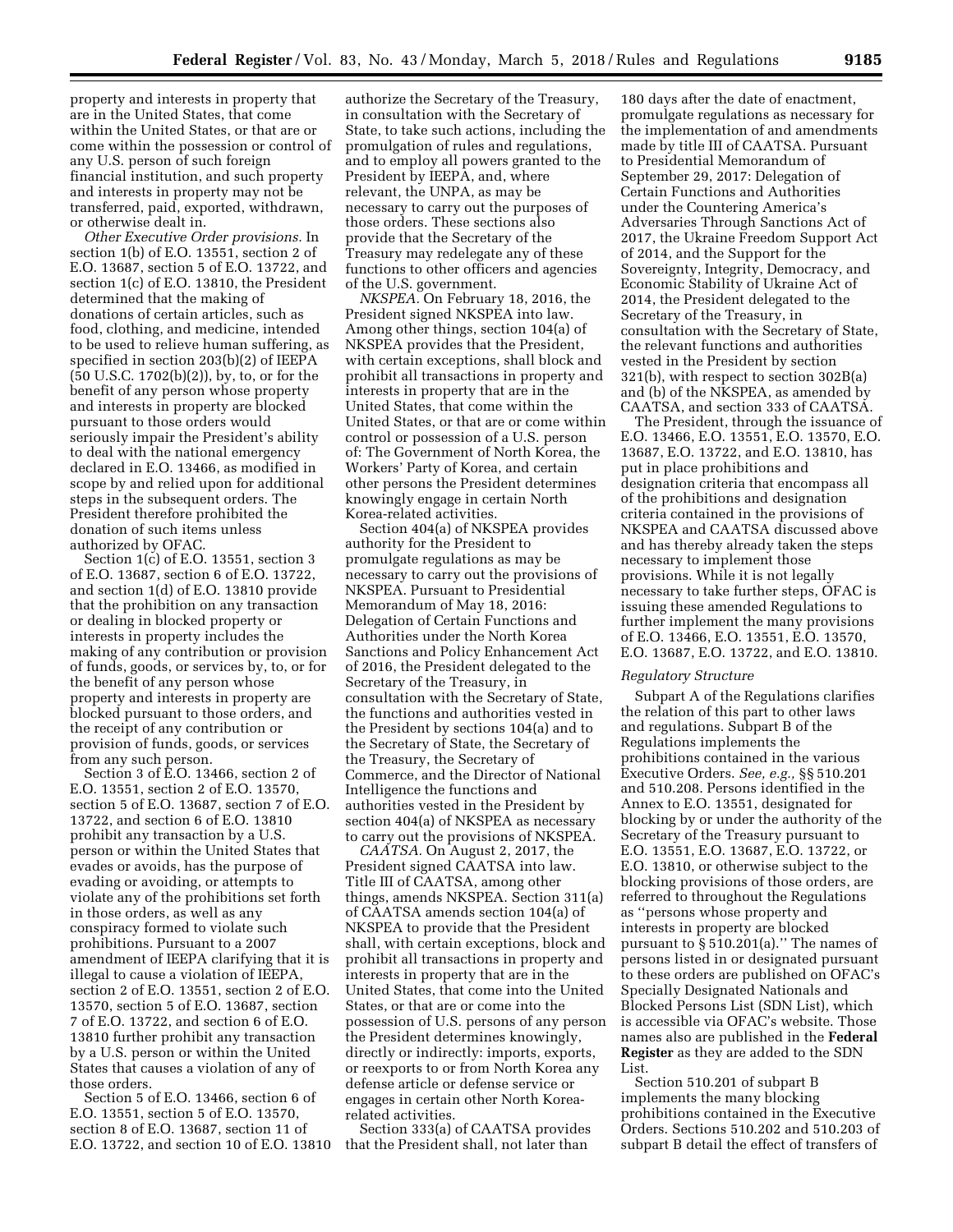blocked property in violation of the Regulations and set forth the requirement to hold blocked funds, such as currency, bank deposits, or liquidated financial obligations, in interest-bearing blocked accounts. Section 510.204 of subpart B provides that all expenses incident to the maintenance of blocked physical property shall be the responsibility of the owners and operators of such property, and that such expenses shall not be met from blocked funds, unless otherwise authorized. Section 510.204 further provides that blocked property may, in OFAC's discretion, be sold or liquidated and the net proceeds placed in a blocked, interest-bearing account in the name of the owner of the property.

Sections 510.205 through 510.209 and 510.211 set forth additional prohibitions pursuant to E.O. 13570, E.O. 13687, E.O. 13722, and E.O. 13810, including prohibitions on certain North Korearelated vessel and aircraft transactions, the importation and exportation of goods, services, or technology to or from North Korea, and new investment in North Korea.

Section 510.210 of subpart B implements the non-blocking provisions of section 4 of E.O. 13810 regarding the opening or maintenance of correspondent accounts or payable through accounts in the United States (the blocking provisions of section 4 of E.O. 13810 are implemented in § 510.201 of subpart B). The names of foreign financial institutions that are determined by the Secretary of the Treasury, in consultation with the Secretary of State, to engage in the activities described in § 510.210, and which are determined to be subject to prohibitions or strict conditions on the opening or maintaining of correspondent or payable-through accounts in the United States, will be listed on the Correspondent Account or Payable-Through Account Sanctions (CAPTA) List, which is accessible via OFAC's website (*www.treasury.gov/ ofac*) and published in the **Federal Register.** This list also will state the prohibition or strict condition(s) that applies with respect to each sanctioned foreign financial institution, and the relevant or applicable sanctions program. The names of foreign financial institutions that meet these same criteria but whose property and interests in property are instead determined to be blocked pursuant to § 510.201 will be published on the SDN List, which is also accessible via OFAC's website.

Section 510.212 of subpart B implements the prohibitions of E.O. 13466, E.O. 13551, E.O. 13570, E.O. 13687, E.O. 13722, and E.O. 13810 on

any transaction by a U.S. person or within the United States that evades or avoids, has the purpose of evading or avoiding, or attempts to violate any of the prohibitions set forth in those orders, and on any conspiracy formed to violate such prohibitions. Section 510.212 further contains the additional prohibition, included in all but the first order but available for all IEEPA-based prohibitions, on any transaction by a U.S. person or within the United States that causes a violation of any of the prohibitions in any of the orders.

Section 510.213 of subpart B details transactions that are exempt from the prohibitions of the Regulations pursuant to section 203(b)(1), (3), and (4) of IEEPA (50 U.S.C. 1702(b)(1), (3), and (4)). These exempt transactions relate to personal communications, the importation and exportation of information or informational materials, and transactions ordinarily incident to travel. The exemptions described in this section do not apply to any transactions involving property or interests in property of certain persons whose property and interests in property are blocked pursuant to the provisions of E.O. 13551, E.O. 13722, or E.O. 13810 and that are blocked pursuant to the authority of the UNPA in addition to IEEPA.

In subpart C of the Regulations, new definitions are being added to other key terms used in the Regulations. Because these new definitions were inserted in alphabetical order, the definitions that were in the prior abbreviated set of regulations have been renumbered. Similarly, in subpart D, which contains interpretations of the Regulations, certain provisions have been added and updated from those in the prior abbreviated set of regulations. Section 510.411 explains that the property and interests in property of an entity are blocked if the entity is directly or indirectly owned, whether individually or in the aggregate, 50 percent or more by one or more persons whose property and interests in property are blocked, whether or not the entity itself is incorporated into the SDN List. Section 510.412 provides information about facilitation, and § 510.413 describes the non-exclusive factors the Secretary of the Treasury may consider when determining whether a transaction is significant.

Transactions otherwise prohibited by the Regulations but found to be consistent with U.S. policy may be authorized by one of the general licenses contained in subpart E of the Regulations or by a specific license issued pursuant to the procedures described in subpart E of 31 CFR part

501. Subpart E of the Regulations also contains certain statements of specific licensing policy in addition to the general licenses. General licenses and statements of licensing policy relating to this part also may be available through the North Korea sanctions page on OFAC's website: *www.treasury.gov/ofac.* 

With this rule, OFAC is incorporating into the Regulations, and in some cases amending, 10 general licenses that were previously posted only on OFAC's website. These general licenses have been removed from OFAC's website, because they have been replaced and superseded in their entirety by the Regulations. Nine of these general licenses were originally issued and posted on OFAC's website on March 16, 2016—General Licenses 1 through 9 and then reissued and posted on OFAC's website on March 24, 2016, to incorporate a technical change regarding the date the President signed E.O. 13722. General License 1 was replaced and superseded in its entirety by General License 1–A, which was posted on OFAC's website on December 20, 2016. General License 1–A is now located in the Regulations at § 510.510. General License 2, which authorizes the provision of certain legal services, is now located at § 510.507. General License 3, which authorized certain blocked account-related transactions, was replaced and superseded in its entirety by General License 3–A, which was posted on OFAC's website on September 21, 2017. General License 3– A is now located at § 510.505. General License 4, regarding personal remittances, is now located at § 510.511, and includes a cap on such remittances of \$5,000 per year. General License 5, which authorizes certain activities of nongovernmental organizations, is now located at § 510.512. With respect to General License 5, OFAC has removed an authorization relating to educational activities; OFAC also added an authorization relating to the exportation of food and medicines to harmonize with Department of Commerce authorities. General License 6, pertaining to third-country diplomatic and consular funds transfers, is now located at § 510.515. General License 7, relating to telecommunications and mail service, is now located at § 510.516; and General License 8, regarding patents and intellectual property, is now located at § 510.517. General License 9, authorizing emergency medical services, is now located in § 510.509. On September 21, 2017, OFAC issued and posted on its website General License 10, authorizing the calling of certain vessels and landing of certain aircraft.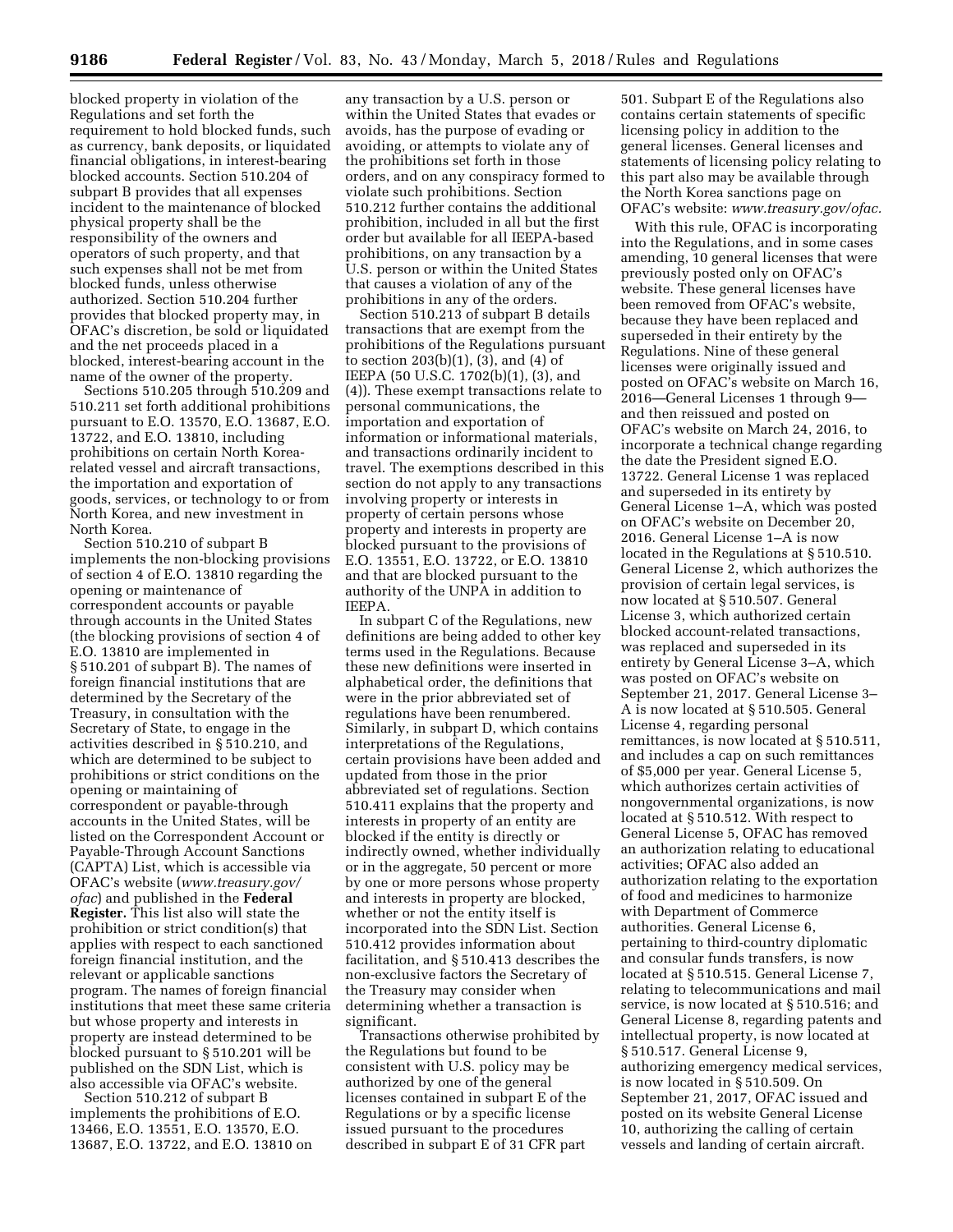General License 10 is now located at § 510.518.

OFAC is also incorporating several new general licenses into the Regulations. Sections 510.506, 510.508, 510.513, and 510.514 authorize certain transactions relating to investment and reinvestment of certain funds, payments for legal services from funds originating outside the United States, the official business of the Federal government, and official activities of international organizations. Section 510.519 authorizes certain transactions for a 10 day period related to closing a correspondent account or payablethrough account for a foreign financial institution whose name is added to the CAPTA List pursuant to the prohibition in § 510.211. This general license includes a reporting requirement pursuant to which a U.S. financial institution that maintained a correspondent account or a payablethrough account for a foreign financial institution whose name is added to the CAPTA List must file a report with OFAC that provides full details on the closing of each such account within 30 days of the closure of the account. The report must include complete information on all transactions processed or executed in winding down and closing the account.

Subpart F of the Regulations refers to subpart C of part 501 for recordkeeping and reporting requirements. Subpart G of the Regulations describes the civil and criminal penalties applicable to violations of the Regulations, as well as the procedures governing the potential imposition of a civil monetary penalty or issuance of a finding of violation. Subpart G also refers to appendix A of part 501 for a more complete description of these procedures.

Subpart H of the Regulations refers to subpart E of part 501 for applicable provisions relating to administrative procedures and contains a delegation of certain authorities of the Secretary of the Treasury. Subpart I of the Regulations sets forth a Paperwork Reduction Act notice.

### **Public Participation**

Because the Regulations involve a foreign affairs function, the provisions of Executive Order 12866 and the Administrative Procedure Act (5 U.S.C. 553) requiring notice of proposed rulemaking, opportunity for public participation, and delay in effective date, as well as the provisions of Executive Order 13771, are inapplicable. Because no notice of proposed rulemaking is required for this rule, the Regulatory Flexibility Act (5 U.S.C. 601–612) does not apply.

# **Paperwork Reduction Act**

The collections of information related to the Regulations are contained in 31 CFR part 501 (the ''Reporting, Procedures and Penalties Regulations''). Pursuant to the Paperwork Reduction Act of 1995 (44 U.S.C. 3507), those collections of information have been approved by the Office of Management and Budget under control number 1505– 0164. An agency may not conduct or sponsor, and a person is not required to respond to, a collection of information unless the collection of information displays a valid control number.

# **List of Subjects in 31 CFR Part 510**

Administrative practice and procedure, Aircraft, Banking, Blocking of assets, Diplomatic missions, Foreign financial institutions, Foreign trade, Imports, Medical services, Nongovernmental organizations, North Korea, Patents, Services, Telecommunications, United Nations, Vessels, Workers' Party of Korea.

■ For the reasons set forth in the preamble, the Department of the Treasury's Office of Foreign Assets Control revises 31 CFR part 510 to read as follows:

# **PART 510—NORTH KOREA SANCTIONS REGULATIONS**

# **Subpart A—Relation of This Part to Other Laws and Regulations**

Sec.

510.101 Relation of this part to other laws and regulations.

### **Subpart B—Prohibitions**

- 510.201 Prohibited transactions involving blocked property.
- 510.202 Effect of transfers violating the provisions of this part.
- 510.203 Holding of funds in interestbearing accounts; investment and reinvestment.
- 510.204 Expenses of maintaining blocked physical property; liquidation of blocked property.
- 510.205 Prohibited importation of goods, services, or technology from North Korea.
- 510.206 Prohibited exportation and reexportation of goods, services, or technology to North Korea.
- 510.207 Prohibited vessel transactions related to North Korean registration and flagging.
- 510.208 Prohibited aircraft landing or vessel calling in the United States.
- 510.209 Prohibited new investment in North Korea.
- 510.210 Prohibitions or strict conditions with respect to correspondent or payable-through accounts or blocking of certain foreign financial institutions identified by the Secretary of the Treasury.
- 510.211 Prohibited facilitation.
- 510.212 Evasions; attempts; causing violations; conspiracies.
- 510.213 Exempt transactions.

### **Subpart C—General Definitions**

- 
- 510.300 Applicability of definitions.<br>510.301 Arms or related materiel. Arms or related materiel.
- 510.302 Blocked account; blocked property.<br>510.303 Correspondent account.
- Correspondent account.
- 510.304 Effective date.
- $510.305$
- 510.306 Financial, material, or
- technological support.<br>510.307 Financial service
- Financial services.
- 510.308 Financial transaction.<br>510.309 Foreign financial insti Foreign financial institution.
	-
- 510.310 Foreign person.
- 510.311 Government of North Korea.
- 510.312 Information or informational materials.
	-
- 510.313 Interest.
- 510.314 Knowingly.
- 510.315 Licenses; general and specific.
- 510.316 Loans or other extensions of credit.<br>510.317 Luxury goods.
	- Luxury goods.
- 510.318 New investment.
- 510.319 North Korean person.
- 510.320
- 510.321 Payable-through account.
- 510.322 Person.
- 510.323 Property; property interest.
- 510.324 Transfer.
	- United States.
- 510.326 United States person; U.S. person.
- 510.327 U.S. depository institution.
- 510.328 U.S. financial institution.
- 510.329 U.S.-registered money transmitter.
- 510.330 U.S.-registered broker or dealer in securities.

#### **Subpart D—Interpretations**

- 510.401 Reference to amended sections.<br>510.402 Effect of amendment.
- 510.402 Effect of amendment.<br>510.403 Termination and acqu
- Termination and acquisition of an interest in blocked property.
- 510.404 Transactions ordinarily incident to a licensed transaction.
- 510.405 Exportation and reexportation of goods, services, or technology.
- 510.406 Offshore transactions involving blocked property.
- 510.407 Payments from blocked accounts to satisfy obligations prohibited.
- 510.408 Charitable contributions.
- 510.409 Credit extended and cards issued by financial institutions to a person whose property and interests in property are blocked.
- 510.410 Setoffs prohibited.
- 510.411 Entities owned by one or more persons whose property and interests in property are blocked.
- 510.412 Facilitation; change of policies and procedures; referral of business opportunities offshore.
- 510.413 Significant transaction(s).

#### **Subpart E—Licenses, Authorizations, and Statements of Licensing Policy**

- 510.501 General and specific licensing procedures.
- 510.502 Effect of license or other authorization.
- 510.503 Exclusion from licenses.
- 510.504 Payments and transfers to blocked accounts in U.S. financial institutions.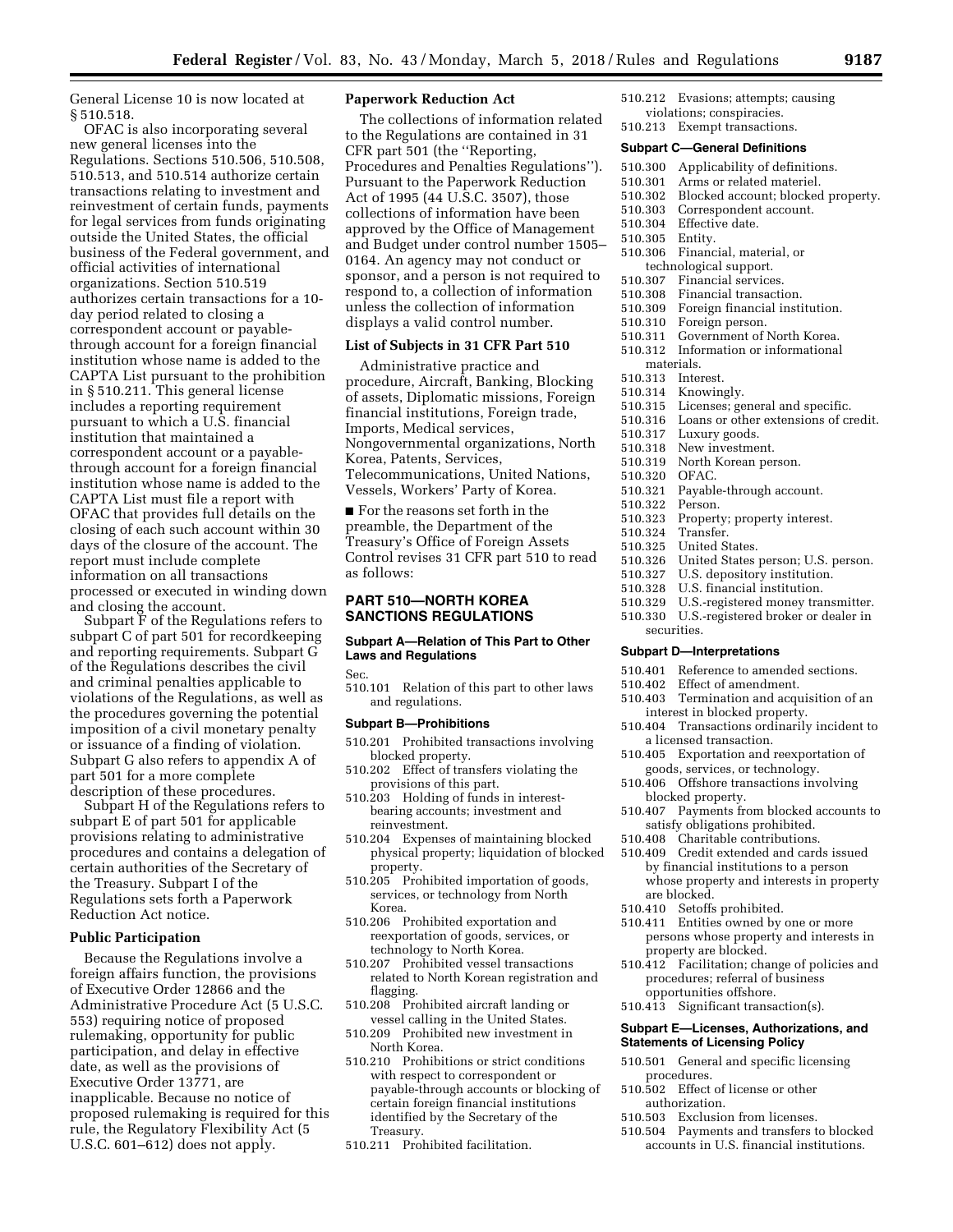- 510.505 Entries in certain accounts for normal service charges.
- 510.506 Investment and reinvestment of certain funds.
- 510.507 Provision of certain legal services.
- 510.508 Payments for legal services from funds originating outside the United **States**
- 510.509 Emergency medical services.
- 510.510 North Korean mission to the United Nations and employees of the United Nations.
- 510.511 Noncommercial, personal remittances.
- 510.512 Certain services in support of nongovernmental organizations' activities.
- 510.513 Official business of the Federal Government.
- 510.514 Official activities of international organizations.
- 510.515 Third-country diplomatic and consular funds transfers.
- 510.516 Transactions related to telecommunications and mail.
- 510.517 Certain transactions related to patents, trademarks, copyrights, and other intellectual property.
- 510.518 Calling of certain vessels and landing of certain aircraft.
- 510.519 Transactions related to closing a correspondent or payable-through account.

#### **Subpart F—Reports**

510.601 Records and reports.

### **Subpart G—Penalties and Finding of Violation**

# 510.701 Penalties.

- Pre-Penalty Notice; settlement.
- 510.703 Penalty imposition.
- 510.704 Administrative collection; referral to United States Department of Justice.
- 510.705 Finding of Violation.

### **Subpart H—Procedures**

- 510.801 Procedures.
- 510.802 Delegation of certain authorities of the Secretary of the Treasury.

# **Subpart I—Paperwork Reduction Act**

510.901 Paperwork Reduction Act notice.

**Authority:** 3 U.S.C. 301; 31 U.S.C. 321(b); 50 U.S.C. 1601–1651, 1701–1706; 22 U.S.C. 287c; Pub. L. 101–410, 104 Stat. 890 (28 U.S.C. 2461 note); Pub. L. 110–96, 121 Stat. 1011 (50 U.S.C. 1705 note); Pub. L. 114–122, 130 Stat. 93 (22 U.S.C. 9201–9255); Pub. L. 115–44, 131 Stat 886 (22 U.S.C. 9201 note); E.O. 13466, 73 FR 36787, June 27, 2008, 3 CFR, 2008 Comp., p. 195; E.O. 13551, 75 FR 53837, September 1, 2010; E.O. 13570, 76 FR 22291, April 20, 2011; E.O. 13687, 80 FR 819, January 6, 2015; E.O. 13722, 81 FR 14943, March 18, 2016; E.O. 13810, 82 FR 44705, September 25, 2017.

### **Subpart A—Relation of This Part to Other Laws and Regulations**

### **§ 510.101 Relation of this part to other laws and regulations.**

This part is separate from, and independent of, the other parts of this chapter, with the exception of part 501

of this chapter, the recordkeeping and reporting requirements and license application and other procedures of which apply to this part. Actions taken pursuant to part 501 of this chapter with respect to the prohibitions contained in this part are considered actions taken pursuant to this part. Differing foreign policy and national security circumstances may result in differing interpretations of similar language among the parts of this chapter. No license or authorization contained in or issued pursuant to those other parts authorizes any transaction prohibited by this part. No license or authorization contained in or issued pursuant to any other provision of law or regulation authorizes any transaction prohibited by this part. No license or authorization contained in or issued pursuant to this part relieves the involved parties from complying with any other applicable laws or regulations.

# **Subpart B—Prohibitions**

### **§ 510.201 Prohibited transactions involving blocked property.**

(a)(1) All property and interests in property that are in the United States, that come within the United States, or that are or come within the possession or control of any U.S. person of the Government of North Korea or the Workers' Party of Korea are blocked and may not be transferred, paid, exported, withdrawn, or otherwise dealt in.

(2) All property and interests in property of North Korea or a North Korean national that were blocked pursuant to the Trading With the Enemy Act as of June 16, 2000 and remained blocked on June 26, 2008, are blocked and may not be transferred, paid, exported, withdrawn, or otherwise dealt in.

(3) All property and interests in property that are in the United States, that come within the United States, or that are or come within the possession or control of any U.S. person of the following persons are blocked and may not be transferred, paid, exported, withdrawn, or otherwise dealt in:

(i) *E.O. 13551 Annex.* The persons listed in the Annex to Executive Order 13551 of August 30, 2010;

(ii) *E.O. 13551.* Any person determined by the Secretary of the Treasury, in consultation with the Secretary of State:

(A) To have, directly or indirectly, imported, exported, or reexported to, into, or from North Korea any arms or related materiel;

(B) To have, directly or indirectly, provided training, advice, or other services or assistance, or engaged in

financial transactions, related to the manufacture, maintenance, or use of any arms or related materiel to be imported, exported, or reexported to, into, or from North Korea, or following their importation, exportation, or reexportation to, into, or from North Korea;

(C) To have, directly or indirectly, imported, exported, or reexported luxury goods to or into North Korea;

(D) To have, directly or indirectly, engaged in money laundering, the counterfeiting of goods or currency, bulk cash smuggling, narcotics trafficking, or other illicit economic activity that involves or supports the Government of North Korea or any senior official thereof;

(E) To have materially assisted, sponsored, or provided financial, material, or technological support for, or goods or services to or in support of, the activities described in paragraphs (a)(3)(ii)(A) through (D) of this section or any person whose property and interests in property are blocked pursuant to paragraph (a)(3)(i) or (ii) of this section;

(F) To be owned or controlled by, or to have acted or purported to act for or on behalf of, directly or indirectly, any person whose property and interests in property are blocked pursuant to paragraph (a)(3)(i) or (ii) of this section; or

(G) To have attempted to engage in any of the activities described in paragraphs  $(a)(3)(ii)(A)$  through  $(F)$  of this section;

(iii) *E.O. 13687.* Any person determined by the Secretary of the Treasury, in consultation with the Secretary of State:

(A) To be an agency, instrumentality, or controlled entity of the Government of North Korea or the Workers' Party of Korea;

(B) To be an official of the Government of North Korea;

(C) To be an official of the Workers' Party of Korea;

(D) To have materially assisted, sponsored, or provided financial, material, or technological support for, or goods or services to or in support of, the Government of North Korea or any person whose property and interests in property are blocked pursuant to paragraph (a)(3)(iii) of this section; or

(E) To be owned or controlled by, or to have acted or purported to act for or on behalf of, directly or indirectly, the Government of North Korea or any person whose property and interests in property are blocked pursuant to paragraph (a)(3)(iii) of this section;

(iv) *E.O. 13722.* Any person determined by the Secretary of the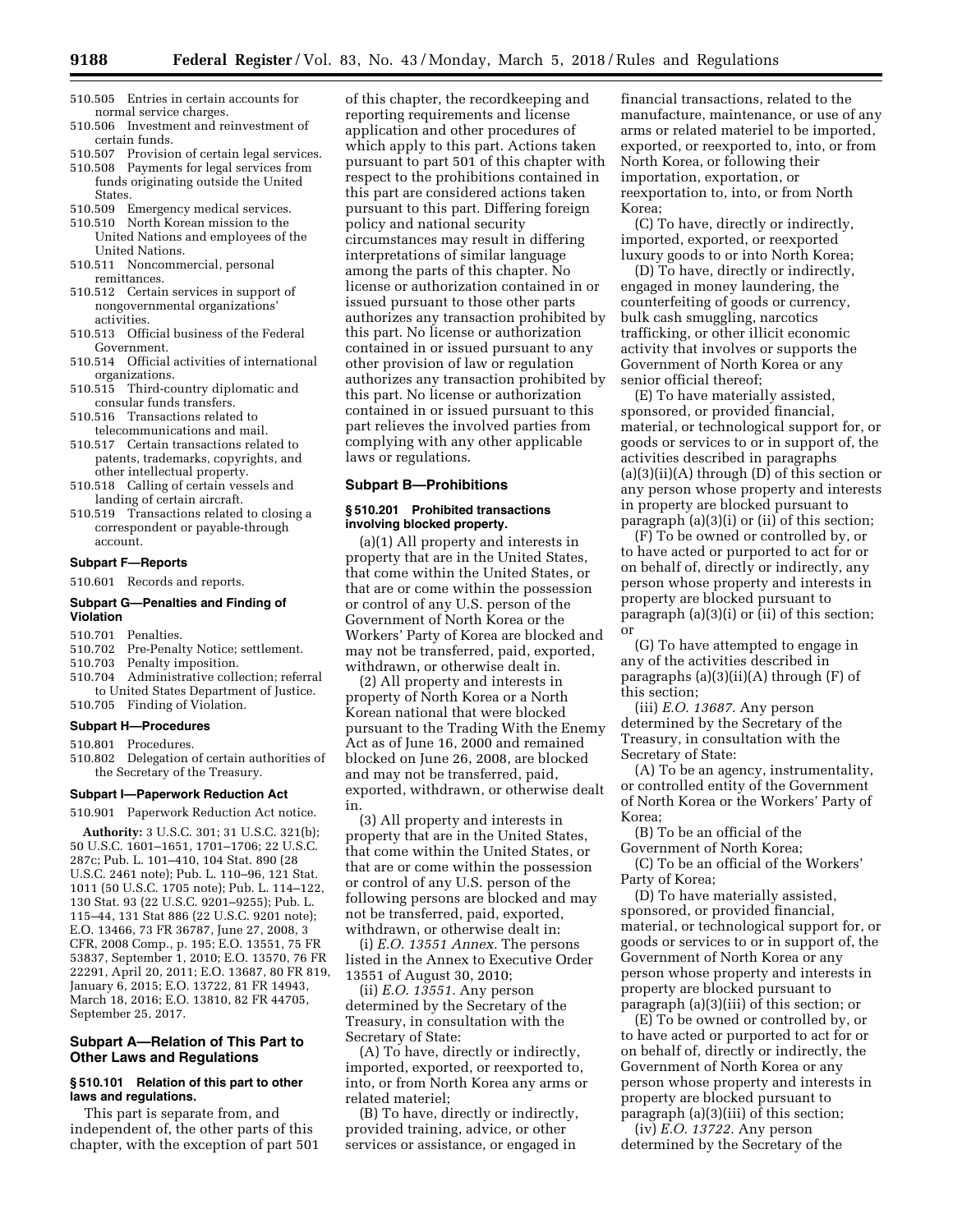Treasury, in consultation with the Secretary of State:

(A) To operate in any industry in the North Korean economy as may be determined by the Secretary of the Treasury, in consultation with the Secretary of State, to be subject to paragraph (a)(3)(iv) of this section, such as transportation, mining, energy, or financial services;

**Note 1 to paragraph (a)(3)(iv)(A):** Any industry in the North Korean economy that is determined by the Secretary of the Treasury, in consultation with the Secretary of State, to be subject to paragraph (a)(3)(iv) of this section will be so identified in a publication in the **Federal Register**.

(B) To have sold, supplied, transferred, or purchased, directly or indirectly, to or from North Korea or any person acting for or on behalf of the Government of North Korea or the Workers' Party of Korea, metal, graphite, coal, or software, where any revenue or goods received may benefit the Government of North Korea or the Workers' Party of Korea, including North Korea's nuclear or ballistic missile programs;

(C) To have engaged in, facilitated, or been responsible for an abuse or violation of human rights by the Government of North Korea or the Workers' Party of Korea or any person acting for or on behalf of either such entity;

(D) To have engaged in, facilitated, or been responsible for the exportation of workers from North Korea, including exportation to generate revenue for the Government of North Korea or the Workers' Party of Korea;

(E) To have engaged in significant activities undermining cybersecurity through the use of computer networks or systems against targets outside of North Korea on behalf of the Government of North Korea or the Workers' Party of Korea;

(F) To have engaged in, facilitated, or been responsible for censorship by the Government of North Korea or the Workers' Party of Korea;

(G) To have materially assisted, sponsored, or provided financial, material, or technological support for, or goods or services to or in support of, any person whose property and interests in property are blocked pursuant to paragraph  $(a)(1)$  or  $(a)(3)(iv)$  of this section;

(H) To be owned or controlled by, or to have acted or purported to act for or on behalf of, directly or indirectly, any person whose property and interests in property are blocked pursuant to paragraph  $(a)(1)$  or  $(a)(3)(iv)$  of this section; or

(I) To have attempted to engage in any of the activities described in paragraphs  $(a)(3)(iv)(A)$  through  $(H)$  of this section;

(v) *E.O. 13810 section 1.* Any person determined by the Secretary of the Treasury, in consultation with the Secretary of State:

(A) To operate in the construction, energy, financial services, fishing, information technology, manufacturing, medical, mining, textiles, or transportation industries in North Korea;

(B) To own, control, or operate any port in North Korea, including any seaport, airport, or land port of entry;

(C) To have engaged in at least one significant importation from or exportation to North Korea of any goods, services, or technology;

(D) To be a North Korean person, including a North Korean person that has engaged in commercial activity that generates revenue for the Government of North Korea or the Workers' Party of Korea;

(E) To have materially assisted, sponsored, or provided financial, material, or technological support for, or goods or services to or in support of, any person whose property and interests in property are blocked pursuant to paragraph (a)(3)(v) of this section; or

(F) To be owned or controlled by, or to have acted or purported to act for or on behalf of, directly or indirectly, any person whose property and interests in property are blocked pursuant to paragraph  $(a)(3)(v)$  of this section; or

(vi) *E.O. 13810 section 4.* Any person that is a foreign financial institution:

(A) Determined by the Secretary of the Treasury, in consultation with the Secretary of State, to have, on or after September 21, 2017, knowingly conducted or facilitated any significant transaction:

(*1*) On behalf of any person whose property and interests in property are blocked pursuant to Executive Order 13551, Executive Order 13687, Executive Order 13722, or Executive Order 13810, or of any person whose property and interests in property are blocked pursuant to Executive Order 13382 in connection with North Korearelated activities; or

(*2*) In connection with trade with North Korea; and

(B) With respect to which the Secretary of the Treasury, in consultation with the Secretary of State, has exercised the authority to block all property and interests in property.

**Note 2 to paragraph (a)(3)(vi):** See § 510.210 for alternative sanctions that can be imposed on a foreign financial institution when the determination specified in paragraph (a)(3)(vi)(A) of this section is made.

**Note 3 to paragraph (a):** The names of persons listed in or designated or identified pursuant to Executive Order 13551, Executive Order 13687, Executive Order 13722, or Executive Order 13810 and whose property and interests in property are blocked pursuant to those orders and paragraph (a) of this section are published in the **Federal Register** and incorporated into OFAC's Specially Designated Nationals and Blocked Persons List (SDN List) with the identifier ''DPRK.'' The names of persons referenced in paragraph  $(a)(vi)(A)\bar{(}2)$  of this section and listed in or designated or identified pursuant to Executive Order 13382 whose property and interests in property are blocked pursuant to Executive Order 13382 in connection with North Korea-related activities are published in the **Federal Register** and incorporated into OFAC's SDN List with the identifier ''[NPWMD]'' and descriptive text ''Executive Order 13810 Information: Subject to blocking in connection with North Korea-related activities. The SDN List is accessible through the following page on OFAC's website: *www.treasury.gov/sdn.* Additional information pertaining to the SDN List can be found in appendix A to this chapter. *See*  § 510.411 concerning entities that may not be listed on the SDN List but whose property and interests in property are nevertheless blocked pursuant to paragraph (a) of this section. The property and interests in property of persons who meet the definition of the term Government of North Korea, as defined in § 510.311, are blocked pursuant to paragraph (a) of this section regardless of whether the names of such persons are published in the **Federal Register** or incorporated into the SDN List.

**Note 4 to paragraph (a):** The International Emergency Economic Powers Act (50 U.S.C. 1701–1706), in Section 203 (50 U.S.C. 1702), authorizes the blocking of property and interests in property of a person during the pendency of an investigation. The names of persons whose property and interests in property are blocked pending investigation pursuant to paragraph (a) of this section also are published in the **Federal Register** and incorporated into the SDN List with the identifier ''BPI–DPRK.''

**Note 5 to paragraph (a):** Sections 501.806 and 501.807 of this chapter describe the procedures to be followed by persons seeking, respectively, the unblocking of funds that they believe were blocked due to mistaken identity, and administrative reconsideration of their status as persons whose property and interests in property are blocked pursuant to paragraph (a) of this section.

(b) The prohibitions in paragraph (a) of this section include prohibitions on the following transactions:

(1) The making of any contribution or provision of funds, goods, or services by, to, or for the benefit of any person whose property and interests in property are blocked pursuant to paragraph (a) of this section; and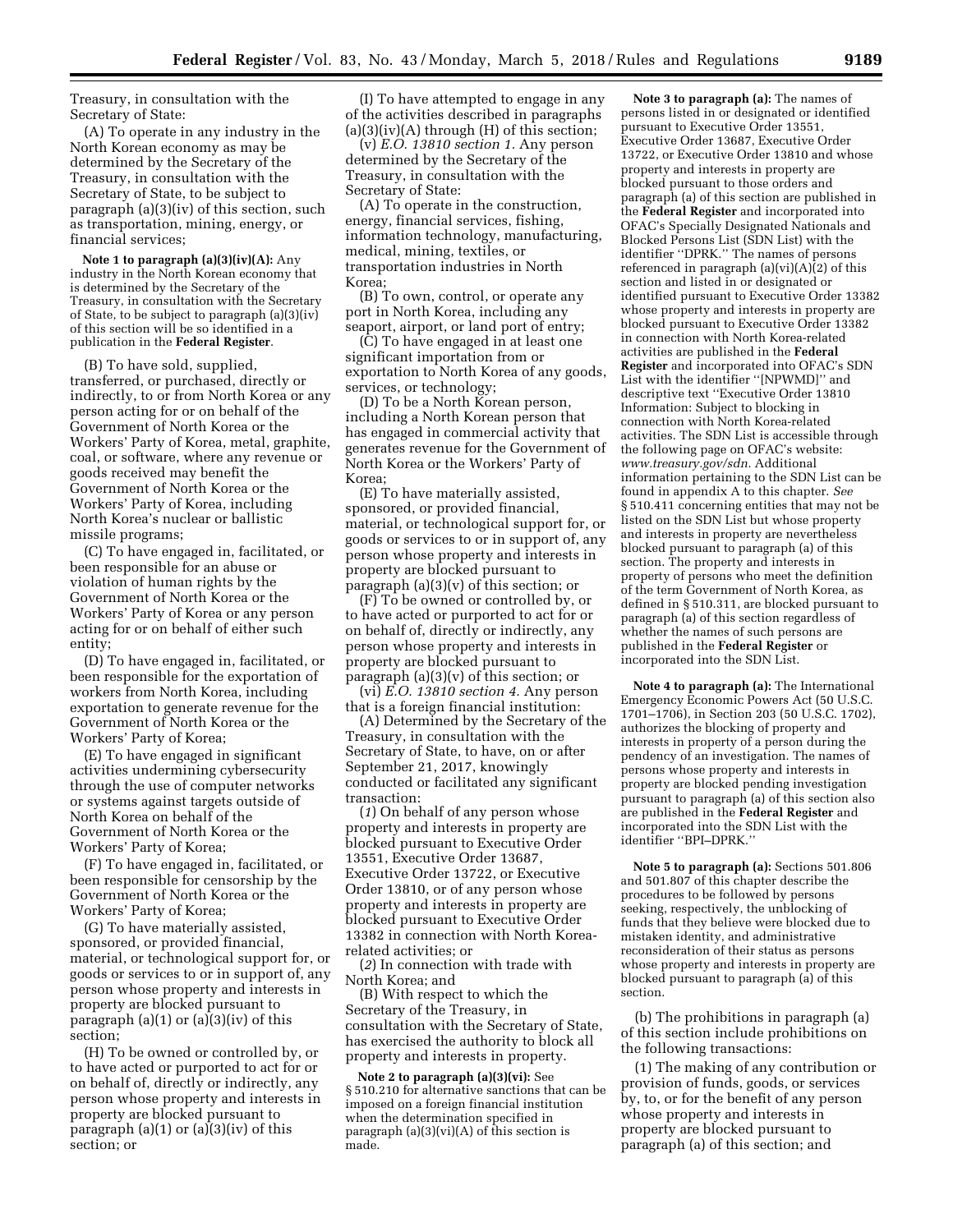(2) The receipt of any contribution or provision of funds, goods, or services from any person whose property and interests in property are blocked pursuant to paragraph (a) of this section.

(c) Unless authorized by this part or by a specific license expressly referring to this part, any dealing in securities (or evidence thereof) held within the possession or control of a U.S. person and either registered or inscribed in the name of, or known to be held for the benefit of, or issued by, the Government of North Korea, the Workers' Party of Korea, or any other person whose property and interests in property are blocked pursuant to paragraph (a) of this section is prohibited. This prohibition includes the transfer (including the transfer on the books of any issuer or agent thereof), disposition, transportation, importation, exportation, or withdrawal of, or the endorsement or guaranty of signatures on, any securities on or after the effective date. This prohibition applies irrespective of the fact that at any time (whether prior to, on, or subsequent to the effective date) the registered or inscribed owner of any such securities may have or might appear to have assigned, transferred, or otherwise disposed of the securities.

(d) All funds that are in the United States, that come within the United States, or that are or come within the possession or control of any U.S. person and that originate from, are destined for, or pass through a foreign bank account that has been determined by the Secretary of the Treasury to be owned or controlled by a North Korean person, or to have been used to transfer funds in which any North Korean person has an interest, are blocked and may not be transferred, paid, exported, withdrawn, or otherwise dealt in.

(e) Funds subject to blocking or blocking pending investigation pursuant to paragraph (d) of this section may be identified via actual or constructive notice from OFAC to relevant U.S. persons believed to be holding or to soon come into possession of such funds. To the extent a foreign bank account determined to meet the criteria contained in paragraph (d) of this section is publicized, it will be published in the **Federal Register**.

(f)(1) The prohibitions in paragraph (a)(1) of this section apply except to the extent provided in regulations, orders, directives, or licenses that may be issued pursuant to this part or pursuant to the export control authorities implemented by the U.S. Department of Commerce, and notwithstanding any contract entered into or any license or permit granted prior to the effective date.

(2) The prohibitions in paragraphs  $(a)(2)$ ,  $(a)(3)(i)$  through  $(iii)$ , and  $(d)$  of this section apply except to the extent provided by regulations, orders, directives, or licenses that may be issued pursuant to this part, and notwithstanding any contract entered into or any license or permit granted prior to the effective date.

(3) The prohibitions in paragraphs  $(a)(3)(iv)$  through  $(v)$  of this section apply except to the extent provided by regulations, orders, directives, or licenses that may be issued pursuant to this part, and notwithstanding any contract entered into or any license or permit granted prior to the effective date. These prohibitions are in addition to the export control authorities administered by the Department of Commerce.

### **§ 510.202 Effect of transfers violating the provisions of this part.**

(a) Any transfer after the effective date that is in violation of any provision of this part or of any regulation, order, directive, ruling, instruction, or license issued pursuant to this part, and that involves any property or interests in property blocked pursuant to § 510.201 is null and void and shall not be the basis for the assertion or recognition of any interest in or right, remedy, power, or privilege with respect to such property or interests in property.

(b) No transfer before the effective date shall be the basis for the assertion or recognition of any right, remedy, power, or privilege with respect to, or any interest in, any property or interests in property blocked pursuant to § 510.201 unless the person who holds or maintains such property, prior to that date, had written notice of the transfer or by any written evidence had recognized such transfer.

(c) Unless otherwise provided, a license or other authorization issued by OFAC before, during, or after a transfer shall validate such transfer or make it enforceable to the same extent that it would be valid or enforceable but for the provisions of this part and any regulation, order, directive, ruling, instruction, or license issued pursuant to this part.

(d) Transfers of property that otherwise would be null and void or unenforceable by virtue of the provisions of this section shall not be deemed to be null and void or unenforceable as to any person with whom such property is or was held or maintained (and as to such person only) in cases in which such person is able to establish to the satisfaction of OFAC each of the following:

(1) Such transfer did not represent a willful violation of the provisions of this part by the person with whom such property is or was held or maintained (and as to such person only);

(2) The person with whom such property is or was held or maintained did not have reasonable cause to know or suspect, in view of all the facts and circumstances known or available to such person, that such transfer required a license or authorization issued pursuant to this part and was not so licensed or authorized, or, if a license or authorization did purport to cover the transfer, that such license or authorization had been obtained by misrepresentation of a third party or withholding of material facts or was otherwise fraudulently obtained; and

(3) The person with whom such property is or was held or maintained filed with OFAC a report setting forth in full the circumstances relating to such transfer promptly upon discovery that:

(i) Such transfer was in violation of the provisions of this part or any regulation, ruling, instruction, license, or other directive or authorization issued pursuant to this part;

(ii) Such transfer was not licensed or authorized by OFAC; or

(iii) If a license did purport to cover the transfer, such license had been obtained by misrepresentation of a third party or withholding of material facts or was otherwise fraudulently obtained.

**Note 1 to paragraph (d):** The filing of a report in accordance with the provisions of paragraph (d)(3) of this section shall not be deemed evidence that the terms of paragraphs (d)(1) and (2) of this section have been satisfied.

(e) Unless licensed pursuant to this part, any attachment, judgment, decree, lien, execution, garnishment, or other judicial process is null and void with respect to any property and interests in property blocked pursuant to § 510.201.

### **§ 510.203 Holding of funds in interestbearing accounts; investment and reinvestment.**

(a) Except as provided in paragraph (e) or (f) of this section, or as otherwise directed or authorized by OFAC, any U.S. person holding funds, such as currency, bank deposits, or liquidated financial obligations, subject to § 510.201, shall hold or place such funds in a blocked interest-bearing account located in the United States.

(b)(1) For purposes of this section, the term *blocked interest-bearing account*  means a blocked account:

(i) In a federally-insured U.S. bank, thrift institution, or credit union, provided the funds are earning interest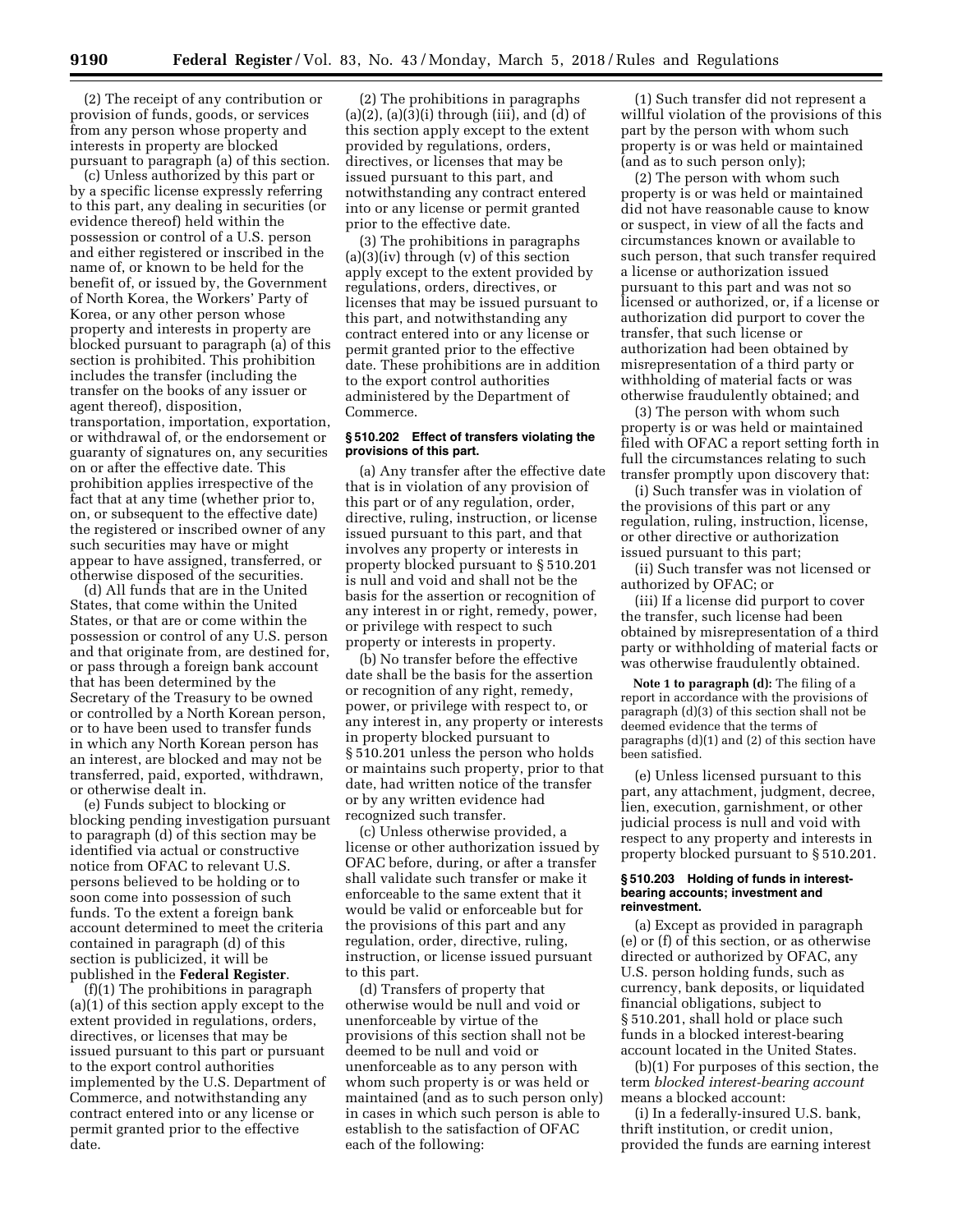at rates that are commercially reasonable; or

(ii) With a broker or dealer registered with the Securities and Exchange Commission under the Securities Exchange Act of 1934 (15 U.S.C. 78a *et seq.*), provided the funds are invested in a money market fund or in U.S. Treasury bills.

(2) Funds held or placed in a blocked account pursuant to paragraph (a) of this section may not be invested in instruments the maturity of which exceeds 180 days.

(c) For purposes of this section, a rate is commercially reasonable if it is the rate currently offered to other depositors on deposits or instruments of comparable size and maturity.

(d) For purposes of this section, if interest is credited to a separate blocked account or subaccount, the name of the account party on each account must be the same.

(e) Blocked funds held in instruments the maturity of which exceeds 180 days at the time the funds become subject to § 510.201 may continue to be held until maturity in the original instrument, provided any interest, earnings, or other proceeds derived therefrom are paid into a blocked interest-bearing account in accordance with paragraph (a) or (f) of this section.

(f) Blocked funds held in accounts or instruments outside the United States at the time the funds become subject to § 510.201 may continue to be held in the same type of accounts or instruments, provided the funds earn interest at rates that are commercially reasonable.

(g) This section does not create an affirmative obligation for the holder of blocked tangible property, such as chattels or real estate, or of other blocked property, such as debt or equity securities, to sell or liquidate such property. However, OFAC may issue licenses permitting or directing such sales or liquidation in appropriate cases.

(h) Funds subject to this section may not be held, invested, or reinvested in a manner that provides financial or economic benefit or access to the Government of North Korea, the Workers' Party of Korea, or any other person whose property and interests in property are blocked pursuant to § 510.201(a), nor may their holder cooperate in or facilitate the pledging or other attempted use as collateral of blocked funds or other assets.

### **§ 510.204 Expenses of maintaining blocked physical property; liquidation of blocked property.**

(a) Except as otherwise authorized, and notwithstanding the existence of any rights or obligations conferred or

imposed by any international agreement or contract entered into or any license or permit granted prior to the effective date, all expenses incident to the maintenance of physical property blocked pursuant to § 510.201 shall be the responsibility of the owners or operators of such property, which expenses shall not be met from blocked funds.

(b) Property blocked pursuant to § 510.201 may, in the discretion of OFAC, be sold or liquidated and the net proceeds placed in a blocked interestbearing account in the name of the owner of the property.

### **§ 510.205 Prohibited importation of goods, services, or technology from North Korea.**

(a) The importation into the United States, directly or indirectly, of any goods, services, or technology from North Korea is prohibited.

(b) The prohibitions in this section apply except to the extent provided by regulations, orders, directives, or licenses that may be issued pursuant to this part, and notwithstanding any contract entered into or any license or permit granted prior to the effective date.

### **§ 510.206 Prohibited exportation or reexportation of goods, services, or technology to North Korea.**

(a) The exportation or reexportation, directly or indirectly, from the United States, or by a U.S. person, wherever located, of any goods, services, or technology to North Korea is prohibited.

(b) The prohibitions in this section apply except to the extent provided in regulations, orders, directives, or licenses that may be issued pursuant to this part or pursuant to the export control authorities implemented by the U.S. Department of Commerce, and notwithstanding any contract entered into or any license or permit granted prior to the effective date.

### **§ 510.207 Prohibited vessel transactions related to North Korean registration and flagging.**

(a) U.S. persons may not register a vessel in North Korea, obtain authorization for a vessel to fly the North Korean flag, or own, lease, operate, or insure any vessel flagged by North Korea.

(b) The prohibitions in this section apply except to the extent provided by regulations, orders, directives, or licenses that may be issued pursuant to this part, and notwithstanding any contract entered into or any license or permit granted prior to the effective date.

### **§ 510.208 Prohibited aircraft landing or vessel calling in the United States.**

(a) No aircraft in which a foreign person has an interest that has landed at a place in North Korea may land at a place in the United States within 180 days after departure from North Korea.

(b) No vessel in which a foreign person has an interest that has called at a port in North Korea within the previous 180 days, and no vessel in which a foreign person has an interest that has engaged in a ship-to-ship transfer with such a vessel within the previous 180 days, may call at a port in the United States.

(c) The prohibitions in this section apply except to the extent provided by regulations, orders, directives, or licenses that may be issued pursuant to this part, and notwithstanding any contract entered into or any license or permit granted prior to the effective date.

# **§ 510.209 Prohibited new investment in North Korea.**

(a) New investment, as defined in § 510.318, in North Korea by a U.S. person, wherever located, is prohibited.

(b) The prohibitions in this section apply except to the extent provided by regulations, orders, directives, or licenses that may be issued pursuant to this part or pursuant to the export control authorities implemented by the U.S. Department of Commerce, and notwithstanding any contract entered into or any license or permit granted prior to the effective date.

### **§ 510.210 Prohibitions or strict conditions with respect to correspondent or payablethrough accounts or blocking of certain foreign financial institutions identified by the Secretary of the Treasury.**

(a) *Prohibited activities.* A U.S. financial institution shall not:

(1) Open or maintain a correspondent account or a payable-through account in the United States for a foreign financial institution for which the opening or maintaining of such an account is prohibited pursuant to this section; or

(2) Maintain a correspondent account or a payable-through account in the United States in a manner that is inconsistent with any strict condition imposed and in effect pursuant to this section.

(b) *Sanctionable activity by foreign financial institutions.* The Secretary of the Treasury, in consultation with the Secretary of State, may determine that a foreign financial institution has, on or after September 21, 2017, knowingly conducted or facilitated any significant transaction:

(1) On behalf of any person whose property and interests in property are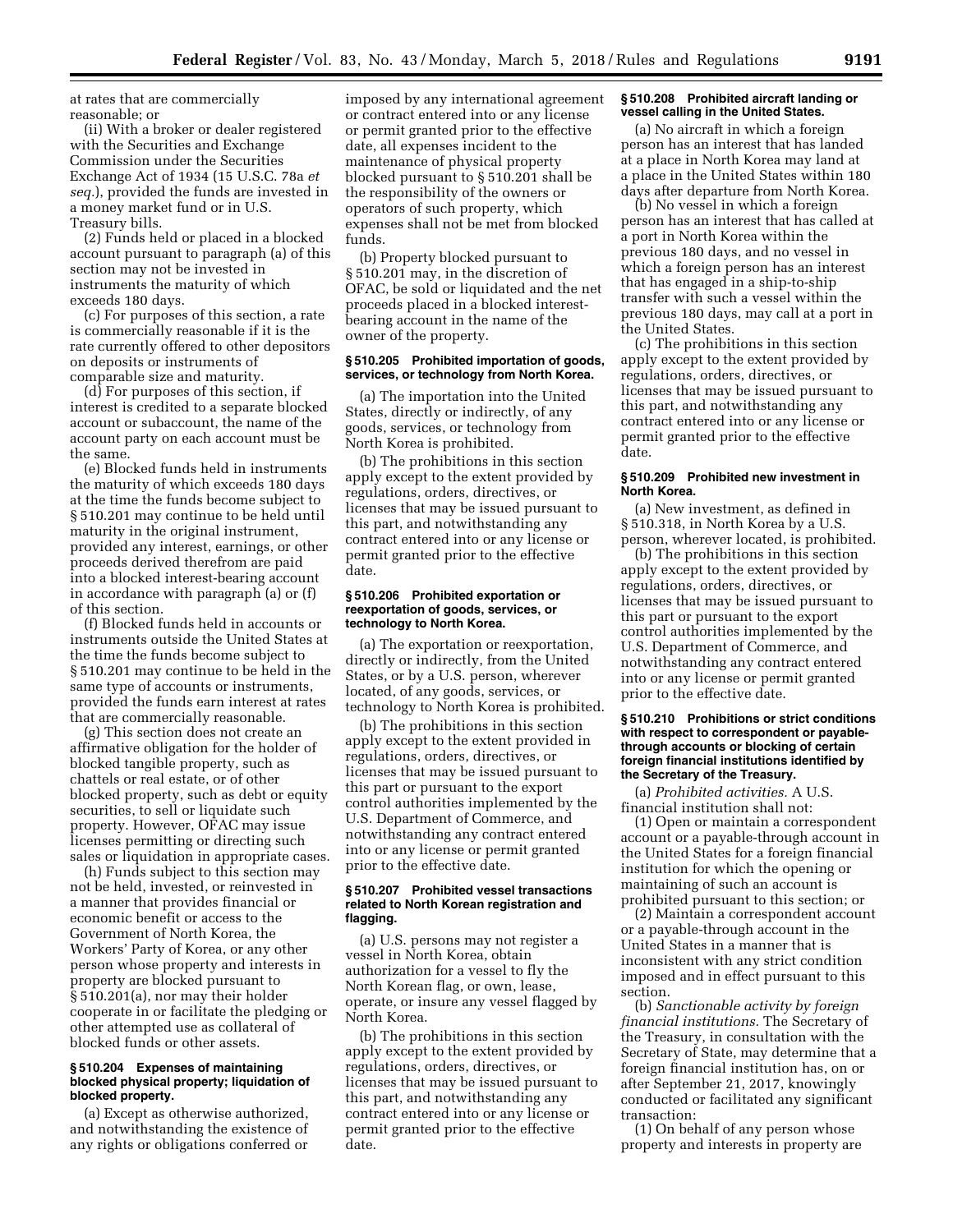blocked pursuant to Executive Order 13551, Executive Order 13687, Executive Order 13722, or Executive Order 13810, or on behalf of any person whose property and interests in property are blocked pursuant to Executive Order 13382 in connection with North Korea-related activities; or

(2) In connection with trade with North Korea.

**Note 1 to paragraph (b):** The names of persons listed in or designated or identified pursuant to Executive Order 13351, Executive Order 13687, Executive Order 13722, or Executive Order 13810 and whose property and interests in property are blocked pursuant to those orders are published in the **Federal Register** and incorporated into OFAC's List of Specially Designated Nationals and Blocked Persons (SDN List) with the identifier ''DPRK.'' The names of persons listed in or designated or identified pursuant to Executive Order 13382 and whose property and interests in property are blocked pursuant to that order in connection with North Korea-related activities are published in the **Federal Register** and incorporated into OFAC's SDN List with the identifier ''[NPWMD],'' and descriptive text ''Executive Order 13810 information: Subject to blocking in connection with North Korea-related activities''. The SDN List is accessible through the following page on OFAC's website: *www.treasury.gov/sdn.* Additional information pertaining to the SDN List can be found in Appendix A to this chapter. *See*  § 510.411 concerning entities that may not be listed on the SDN List but whose property and interests in property are nevertheless blocked pursuant to paragraph (a) of this section. The property and interests in property of persons who meet the definition of the term Government of North Korea are blocked pursuant to paragraph (a) of this section regardless of whether the names of such persons are published in the **Federal Register** or incorporated into the SDN List.

(c) *Imposition of sanctions on foreign financial institutions.* Upon determining that a foreign financial institution has engaged in sanctionable activity described in paragraph (b) of this section, the Secretary of the Treasury, in consultation with the Secretary of State, may:

(1) Prohibit the opening or maintaining by a U.S. financial institution of a correspondent account or a payable-through account in the United States for the foreign financial institution; or

(2) Impose one or more strict conditions on the maintaining by a U.S. financial institution of a correspondent account or a payable-through account in the United States for the foreign financial institution. Such conditions may include the following:

(i) Prohibiting or restricting any provision of trade finance through the correspondent account or payablethrough account of the foreign financial institution;

(ii) Restricting the transactions that may be processed through the correspondent account or payablethrough account of the foreign financial institution to certain types of transactions, such as personal remittances;

(iii) Placing monetary limits on, or limiting the volume of, the transactions that may be processed through the correspondent account or payablethrough account of the foreign financial institution;

(iv) Requiring pre-approval from the U.S. financial institution for all transactions processed through the correspondent account or payablethrough account of the foreign financial institution; or

(v) Prohibiting or restricting the processing of foreign exchange transactions through the correspondent account or payable-through account of the foreign financial institution.

(d) *Applicability of prohibitions.* The prohibitions in this section apply except to the extent provided by regulations, orders, directives, or licenses that may be issued pursuant to this part, and notwithstanding any contract entered into or any license or permit granted prior to the effective date.

**Note 2 to § 510.210:** The names of foreign financial institutions for which the opening or maintaining of a correspondent account or a payable-through account in the United States is prohibited or for which the maintenance of a correspondent account or payable-through account is subject to one or more strict conditions pursuant to this section will be added to the Correspondent Account or Payable-Through Account Sanctions (CAPTA) List on OFAC's website (*www.treasury.gov/ofac*), and published in the **Federal Register** along with the applicable prohibition or strict condition(s).

### **§ 510.211 Prohibited facilitation.**

(a) Except as otherwise authorized, U.S. persons, wherever located, are prohibited from approving, financing, facilitating, or guaranteeing a transaction by a foreign person where the transaction by that foreign person would be prohibited by § 510.201(d), § 510.206, or § 510.209 if performed by a U.S. person or within the United States.

(b)(1) The prohibitions in this section with respect to § 510.201(d) apply except to the extent provided by regulations, orders, directives, or licenses that may be issued pursuant to this part, and notwithstanding any contract entered into or any license or permit granted prior to the effective date.

(2) The prohibitions in this section with respect to §§ 510.206 and 510.209 apply except to the extent provided in regulations, orders, directives, or licenses that may be issued pursuant to this part or pursuant to the export control authorities implemented by the U.S. Department of Commerce, and notwithstanding any contract entered into or any license or permit granted prior to the effective date.

### **§ 510.212 Evasions; attempts; causing violations; conspiracies.**

(a) Any transaction on or after the effective date that evades or avoids, has the purpose of evading or avoiding, causes a violation of, or attempts to violate any of the prohibitions set forth in this part is prohibited.

(b) Any conspiracy formed to violate the prohibitions set forth in this part is prohibited.

#### **§ 510.213 Exempt transactions.**

(a) *United Nations Participation Act.*  The exemptions described in this section do not apply to transactions involving property or interests in property of persons whose property and interests in property are blocked pursuant to the authority of the United Nations Participation Act, as amended (22 U.S.C. 287c(b)) (UNPA).

**Note 1 to paragraph (a):** Persons whose property and interests in property are blocked pursuant to the authority of the UNPA include those listed on *both* OFAC's Specially Designated Nationals and Blocked Persons List (SDN List) and the Consolidated United Nations Security Council Sanctions List (see *https://www.un.org)* as well as persons listed on the SDN List for being owned or controlled by, or acting for or on behalf of, such persons.

(b) *Personal communications.* The prohibitions contained in this part do not apply to any postal, telegraphic, telephonic, or other personal communication that does not involve the transfer of anything of value.

(c) *Information or informational materials.* (1) The prohibitions contained in this part do not apply to the importation from any country and the exportation to any country of any information or informational materials, as defined in § 510.312, whether commercial or otherwise, regardless of format or medium of transmission.

(2) This section does not exempt from regulation transactions related to information or informational materials not fully created and in existence at the date of the transactions, or to the substantive or artistic alteration or enhancement of information or informational materials, or to the provision of marketing and business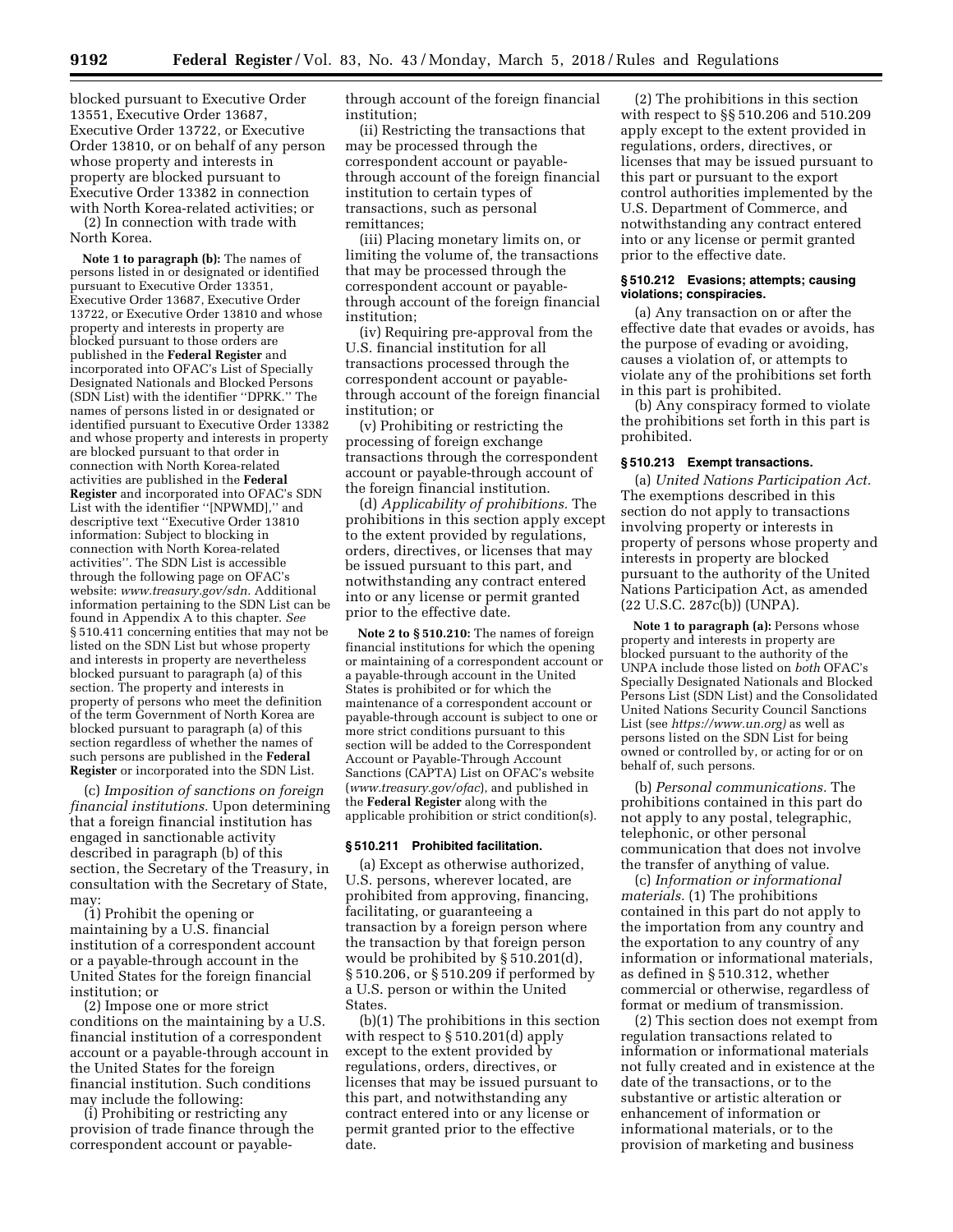consulting services. Such prohibited transactions include payment of advances for information or informational materials not yet created and completed (with the exception of prepaid subscriptions for widely circulated magazines and other periodical publications); provision of services to market, produce or coproduce, create, or assist in the creation of information or informational materials; and payment of royalties with respect to income received for enhancements or alterations made by U.S. persons to such information or informational materials.

(3) This section does not exempt transactions incident to the exportation of software subject to the Export Administration Regulations, 15 CFR parts 730 through 774, or to the exportation of goods (including software) or technology for use in the transmission of any data, or to the provision, sale, or leasing of capacity on telecommunications transmission facilities (such as satellite or terrestrial network connectivity) for use in the transmission of any data. The exportation of such items or services and the provision, sale, or leasing of such capacity or facilities to a person whose property and interests in property are blocked pursuant to § 510.201(a) are prohibited.

(d) *Travel.* The prohibitions contained in this part do not apply to transactions ordinarily incident to travel to or from any country, including importation or exportation of accompanied baggage for personal use, maintenance within any country including payment of living expenses and acquisition of goods or services for personal use, and arrangement or facilitation of such travel including nonscheduled air, sea, or land voyages.

**Note 2 to paragraph (d):** As of September 1, 2017, the U.S. Department of State has restricted the use of U.S. passports to travel into, in, or through North Korea. See 22 CFR 51.63. U.S. nationals who wish to travel to or within North Korea for the extremely limited purposes that are set forth in federal regulations must apply for a passport with a special validation from the Department of State. See *travel.state.gov* for additional details.

(e) *Official business.* The prohibitions contained in §§ 510.201(a)(1), 510.201(a)(3)(iv) through (vi) and (d), 510.206, and 510.208 through 510.211 do not apply to transactions for the conduct of the official business of the Federal Government or the United Nations and its Specialized Agencies, Programmes, Funds, and Related Organizations by employees, grantees, or contractors thereof.

**Note 3 to paragraph (e):** For an organizational chart listing the Specialized Agencies, Programmes, Funds, and Related Organizations of the United Nations, see the following page on the United Nations website: *http://www.unsceb.org/directory.* 

#### **Subpart C—General Definitions**

# **§ 510.300 Applicability of definitions.**

The definitions in this subpart apply throughout the entire part.

### **§ 510.301 Arms or related materiel.**

The term *arms or related materiel*  means arms or related materiel of all types, including any battle tanks, armored combat vehicles, large caliber artillery systems, combat aircraft, attack helicopters, warships, missiles or missile systems, or related materiel including spare parts.

**Note 1 to § 510.301:** For additional guidance as to items that constitute *arms or related materiel,* please see determinations by the United Nations Security Council or its committee created pursuant to United Nations Security Council Resolution 1718, as well as designations by the Secretary of State of defense articles and defense services pursuant to the Arms Export Control Act and listed on the United States Munitions List (USML). In addition, items on the Commerce Control List as well as certain uncontrolled items that are subject to the Export Administration Act may be considered *related materiel.* 

### **§ 510.302 Blocked account; blocked property.**

For the purposes of this part, the terms *blocked account* and *blocked property* shall mean:

(a) Any account or property subject to the prohibitions in § 510.201(a) held in the name of the Government of North Korea, the Workers' Party of Korea, or any other person whose property and interests in property are blocked pursuant to § 510.201(a), or in which such person has an interest, and with respect to which payments, transfers, exportations, withdrawals, or other dealings may not be made or effected except pursuant to a license or other authorization from OFAC expressly authorizing such action; and

(b) Any account or property subject to the prohibitions in § 510.201(d), and with respect to which payments, transfers, exportations, withdrawals, or other dealings may not be made or effected except pursuant to a license or other authorization from OFAC expressly authorizing such action.

**Note 1 to § 510.302:** See § 510.411 concerning the blocked status of property and interests in property of an entity that is directly or indirectly owned, whether individually or in the aggregate, 50 percent or more by one or more persons whose

property and interests in property are blocked pursuant to § 510.201(a).

### **§ 510.303 Correspondent account.**

The term *correspondent account*  means an account established by a U.S. financial institution for a foreign financial institution to receive deposits from, or to make payments on behalf of, the foreign financial institution, or to handle other financial transactions related to such foreign financial institution.

### **§ 510.304 Effective date.**

(a) The term *effective date* refers to the effective date of the applicable prohibitions and directives contained in this part as follows:

(1) With respect to transfers or other dealings in blocked property and interests in property of the Government of North Korea, as defined in § 510.311, or the Workers' Party of Korea prohibited by § 510.201(a)(1), 12:01 a.m. eastern daylight time, March 16, 2016;

(2) With respect to a person whose property and interests in property are blocked pursuant to  $\S 510.201(a)(3)(i)$ , 12:01 p.m. eastern daylight time, August 30, 2010;

(3) With respect to a person whose property and interests in property are otherwise blocked pursuant to § 510.201(a), the earlier of the date of actual or constructive notice that such person's property and interests in property are blocked;

(4) With respect to funds subject to blocking pursuant to § 510.201(d), the earlier of the date of actual or constructive notice that funds are blocked or that a foreign bank account that the funds originate from, are destined for, or pass through has been determined to meet the criteria contained in § 510.201(d).

(5) With respect to the prohibition set forth in § 510.207, June 26, 2008;

(6) With respect to the prohibition set forth in § 510.205, 12:01 a.m. eastern daylight time, April 19, 2011;

(7) With respect to the prohibitions set forth in §§ 510.206 and 510.209, 12:01 a.m. eastern daylight time, March 16, 2016;

(8) With respect to the prohibitions set forth in § 510.208, 12:01 a.m. eastern daylight time, September 21, 2017; and

(9) With respect to the prohibition set forth in § 510.210, 12:01 a.m. eastern daylight time, September 21, 2017. The effective date of a prohibition or strict condition imposed pursuant to § 510.210 on the opening or maintaining of a correspondent account or a payablethrough account in the United States by a U.S. financial institution for a particular foreign financial institution is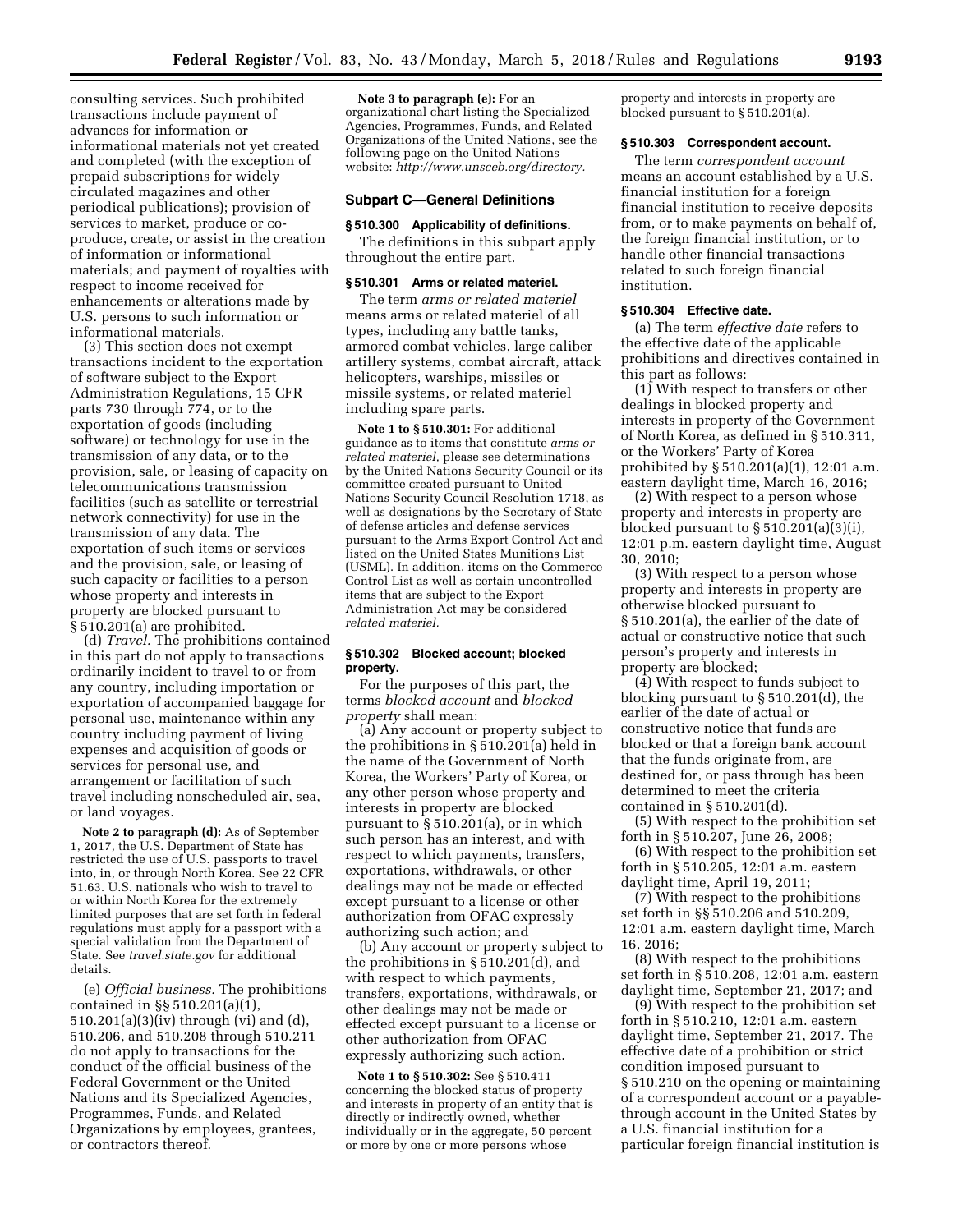the earlier of the date the U.S. financial institution receives actual or

condition, or blocking. (b) For the purposes of this section, *constructive notice* is the date that a notice of the blocking of the relevant person's property and interests in property is published in the **Federal Register**.

constructive notice of such prohibition,

#### **§ 510.305 Entity.**

The term *entity* means a partnership, association, trust, joint venture, corporation, group, subgroup, or other organization.

### **§ 510.306 Financial, material, or technological support.**

The term *financial, material, or technological support,* as used in § 510.201(a)(3)(ii)(E), (a)(3)(iii)(D),  $(a)(3)(iv)(G)$ , and  $(a)(3)(v)(E)$ , means any property, tangible or intangible, including currency, financial instruments, securities, or any other transmission of value; weapons or related materiel; chemical or biological agents; explosives; false documentation or identification; communications equipment; computers; electronic or other devices or equipment; technologies; lodging; safe houses; facilities; vehicles or other means of transportation; or goods.

''Technologies'' as used in this definition means specific information necessary for the development, production, or use of a product, including related technical data such as blueprints, plans, diagrams, models, formulae, tables, engineering designs and specifications, manuals, or other recorded instructions.

### **§ 510.307 Financial services.**

The term *financial services* includes loans, transfers, accounts, insurance, investments, securities, guarantees, foreign exchange, letters of credit, and commodity futures or options.

### **§ 510.308 Financial transaction.**

The term *financial transaction* means any transfer of value involving a financial institution.

### **§ 510.309 Foreign financial institution.**

The term *foreign financial institution*  means any foreign entity that is engaged in the business of accepting deposits, making, granting, transferring, holding, or brokering loans or credits, or purchasing or selling foreign exchange, securities, commodity futures or options, or procuring purchasers and sellers thereof, as principal or agent. It includes depository institutions, banks, savings banks, money service businesses, trust companies, securities

brokers and dealers, commodity futures and options brokers and dealers, forward contract and foreign exchange merchants, securities and commodities exchanges, clearing corporations, investment companies, employee benefit plans, dealers in precious metals, stones, or jewels, and holding companies, affiliates, or subsidiaries of any of the foregoing. The term does not include the international financial institutions identified in 22 U.S.C. 262r(c)(2), the International Fund for Agricultural Development, the North American Development Bank, or any other international financial institution so notified by OFAC.

### **§ 510.310 Foreign person.**

The term *foreign person* means any person that is not a U.S. person.

#### **§ 510.311 Government of North Korea.**

The term *Government of North Korea*  includes:

(a) The state and the Government of the Democratic People's Republic of Korea, as well as any political subdivision, agency, or instrumentality thereof;

(b) Any entity owned or controlled, directly or indirectly, by the foregoing, including any corporation, partnership, association, or other entity in which the Government of North Korea owns a 50 percent or greater interest or a controlling interest, and any entity which is otherwise controlled by that government;

(c) Any person that is, or has been, acting or purporting to act, directly or indirectly, for or on behalf of any of the foregoing; and

(d) Any other person determined by OFAC to be included within paragraphs (a) through (c) of this section.

**Note 1 to § 510.311:** The names of persons that OFAC has determined fall within this definition are published in the **Federal Register** and incorporated into OFAC's Specially Designated Nationals and Blocked Persons List (SDN List) with the identifier ''[DPRK].'' The SDN List is accessible through the following page on OFAC's website: *www.treasury.gov/sdn.* However, the property and interests in property of persons who meet the definition of the term Government of North Korea are blocked pursuant to § 510.201(a) regardless of whether the names of such persons are published in the **Federal Register** or incorporated into the SDN List.

**Note 2 to § 510.311:** Section 501.807 of this chapter describes the procedures to be followed by persons seeking administrative reconsideration of OFAC's determination that they fall within the definition of the term Government of North Korea.

### **§ 510.312 Information or informational materials.**

(a)(1) The term *information or informational materials* includes publications, films, posters, phonograph records, photographs, microfilms, microfiche, tapes, compact disks, CD ROMs, artworks, and news wire feeds.

(2) To be considered information or informational materials, artworks must be classified under heading 9701, 9702, or 9703 of the Harmonized Tariff Schedule of the United States.

(b) The term *information or informational materials,* with respect to exports, does not include items:

 $(1)$  That were, as of April 30, 1994, or that thereafter become, controlled for export pursuant to section 5 of the Export Administration Act of 1979, 50 U.S.C. App. 2401–2420 (1979) (EAA), or section 6 of the EAA to the extent that such controls promote the nonproliferation or antiterrorism policies of the United States; or

(2) With respect to which acts are prohibited by 18 U.S.C. chapter 37.

#### **§ 510.313 Interest.**

Except as otherwise provided in this part, the term *interest,* when used with respect to property (*e.g.,* ''an interest in property''), means an interest of any nature whatsoever, direct or indirect.

# **§ 510.314 Knowingly.**

The term *knowingly,* with respect to conduct, a circumstance, or a result, means that a person has actual knowledge, or should have known, of the conduct, the circumstance, or the result.

### **§ 510.315 Licenses; general and specific.**

(a) Except as otherwise provided in this part, the term *license* means any license or authorization contained in or issued pursuant to this part.

(b) The term *general license* means any license or authorization the terms of which are set forth in subpart E of this part or made available on OFAC's website: *www.treasury.gov/ofac.* 

(c) The term *specific license* means any license or authorization issued pursuant to this part, but not set forth in subpart E of this part or made available on OFAC's website: *www.treasury.gov/ofac.* 

**Note 1 to § 510.315:** *See* § 501.801 of this chapter on licensing procedures.

#### **§ 510.316 Loans or other extensions of credit.**

The term *loans or other extensions of credit* means any transfer or extension of funds or credit on the basis of an obligation to repay, or any assumption or guarantee of the obligation of another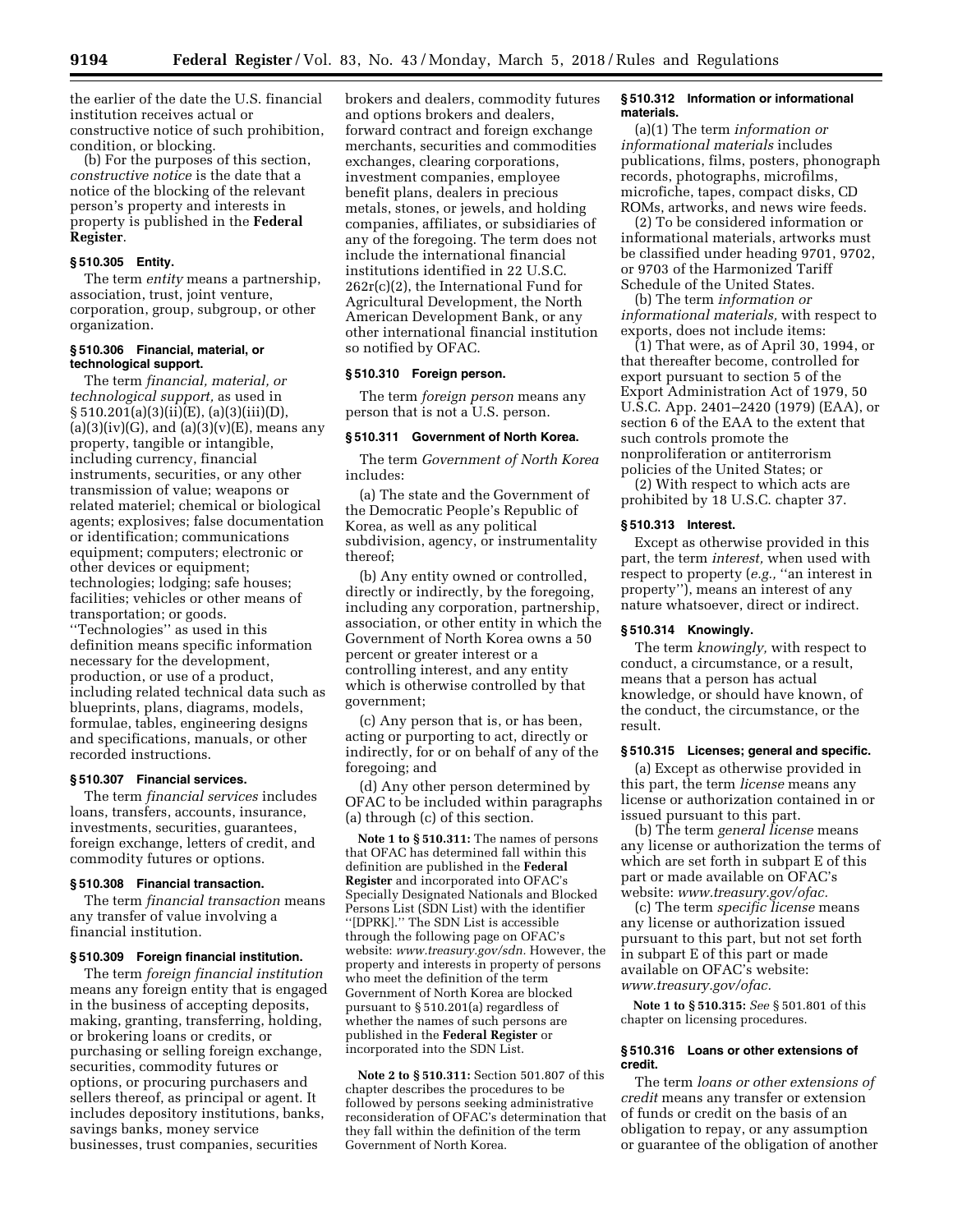to repay an extension of funds or credit, including: Overdrafts; currency swaps; purchases of securities or debt securities, including securities from or issued by the Government of North Korea; purchases of a loan made by another person; sales of financial assets subject to an agreement to repurchase; renewals or refinancings whereby funds or credits are transferred or extended to a prohibited borrower or prohibited recipient; the issuance of standby letters of credit; and drawdowns on existing lines of credit.

### **§ 510.317 Luxury goods.**

The term *luxury goods* includes those items listed in 15 CFR 746.4(b)(1) and supplement no. 1 to part 746 and similar items.

### **§ 510.318 New investment.**

The term *new investment* means a transaction after 12:01 a.m. eastern daylight March 16, 2016 that constitutes:

(a) A commitment or contribution of funds or other assets; or

(b) A loan or other extension of credit as defined in § 510.316.

### **§ 510.319 North Korean person.**

(a) The term *North Korean person*  means any North Korean citizen, North Korean permanent resident alien, or entity organized under the laws of North Korea or any jurisdiction within North Korea (including foreign branches).

(b) For the purposes of § 510.201(a)(3)(v), the term *North Korean person* shall not include any United States citizen, any permanent resident alien of the United States, any alien lawfully admitted to the United States, or any alien holding a valid United States visa.

### **§ 510.320 OFAC.**

The term *OFAC* means the Department of the Treasury's Office of Foreign Assets Control.

# **§ 510.321 Payable-through account.**

The term *payable-through account*  means a correspondent account maintained by a U.S. financial institution for a foreign financial institution by means of which the foreign financial institution permits its customers to engage, either directly or through a subaccount, in banking activities usual in connection with the business of banking in the United States.

# **§ 510.322 Person.**

The term *person* means an individual or entity.

### **§ 510.323 Property; property interest.**

The terms *property* and *property interest* include money, checks, drafts, bullion, bank deposits, savings accounts, debts, indebtedness, obligations, notes, guarantees, debentures, stocks, bonds, coupons, any other financial instruments, bankers acceptances, mortgages, pledges, liens or other rights in the nature of security, warehouse receipts, bills of lading, trust receipts, bills of sale, any other evidences of title, ownership, or indebtedness, letters of credit and any documents relating to any rights or obligations thereunder, powers of attorney, goods, wares, merchandise, chattels, stocks on hand, ships, goods on ships, real estate mortgages, deeds of trust, vendors' sales agreements, land contracts, leaseholds, ground rents, real estate and any other interest therein, options, negotiable instruments, trade acceptances, royalties, book accounts, accounts payable, judgments, patents, trademarks or copyrights, insurance policies, safe deposit boxes and their contents, annuities, pooling agreements, services of any nature whatsoever, contracts of any nature whatsoever, and any other property, real, personal, or mixed, tangible or intangible, or interest or interests therein, present, future, or contingent.

### **§ 510.324 Transfer.**

The term *transfer* means any actual or purported act or transaction, whether or not evidenced by writing, and whether or not done or performed within the United States, the purpose, intent, or effect of which is to create, surrender, release, convey, transfer, or alter, directly or indirectly, any right, remedy, power, privilege, or interest with respect to any property. Without limitation on the foregoing, it shall include the making, execution, or delivery of any assignment, power, conveyance, check, declaration, deed, deed of trust, power of attorney, power of appointment, bill of sale, mortgage, receipt, agreement, contract, certificate, gift, sale, affidavit, or statement; the making of any payment; the setting off of any obligation or credit; the appointment of any agent, trustee, or fiduciary; the creation or transfer of any lien; the issuance, docketing, filing, or levy of or under any judgment, decree, attachment, injunction, execution, or other judicial or administrative process or order, or the service of any garnishment; the acquisition of any interest of any nature whatsoever by reason of a judgment or decree of any foreign country; the fulfillment of any condition; the exercise of any power of appointment, power of attorney, or

other power; or the acquisition, disposition, transportation, importation, exportation, or withdrawal of any security.

# **§ 510.325 United States.**

The term *United States* means the United States, its territories and possessions, and all areas under the jurisdiction or authority thereof.

#### **§ 510.326 United States person; U.S. person.**

The term *United States person* or *U.S. person* means any United States citizen, permanent resident alien, entity organized under the laws of the United States or any jurisdiction within the United States (including foreign branches), or any person in the United States.

### **§ 510.327 U.S. depository institution.**

The term *U.S. depository institution*  means any entity (including its foreign branches) organized under the laws of the United States or any jurisdiction within the United States, or any agency, office, or branch located in the United States of a foreign entity, that is engaged primarily in the business of banking (for example, banks, savings banks, savings associations, credit unions, trust companies, and United States bank holding companies) and is subject to regulation by federal or state banking authorities.

# **§ 510.328 U.S. financial institution.**

The term *U.S. financial institution*  means any U.S. entity (including its foreign branches) that is engaged in the business of accepting deposits, making, granting, transferring, holding, or brokering loans or other extensions of credit, or purchasing or selling foreign exchange, securities, commodity futures or options, or procuring purchasers and sellers thereof, as principal or agent. It includes depository institutions, banks, savings banks, trust companies, securities brokers and dealers, commodity futures and options brokers and dealers, forward contract and foreign exchange merchants, securities and commodities exchanges, clearing corporations, investment companies, employee benefit plans, and U.S. holding companies, U.S. affiliates, or U.S. subsidiaries of any of the foregoing. This term includes those branches, offices, and agencies of foreign financial institutions that are located in the United States, but not such institutions' foreign branches, offices, or agencies.

### **§ 510.329 U.S.-registered money transmitter.**

The term *U.S.-registered money transmitter* means any U.S. citizen,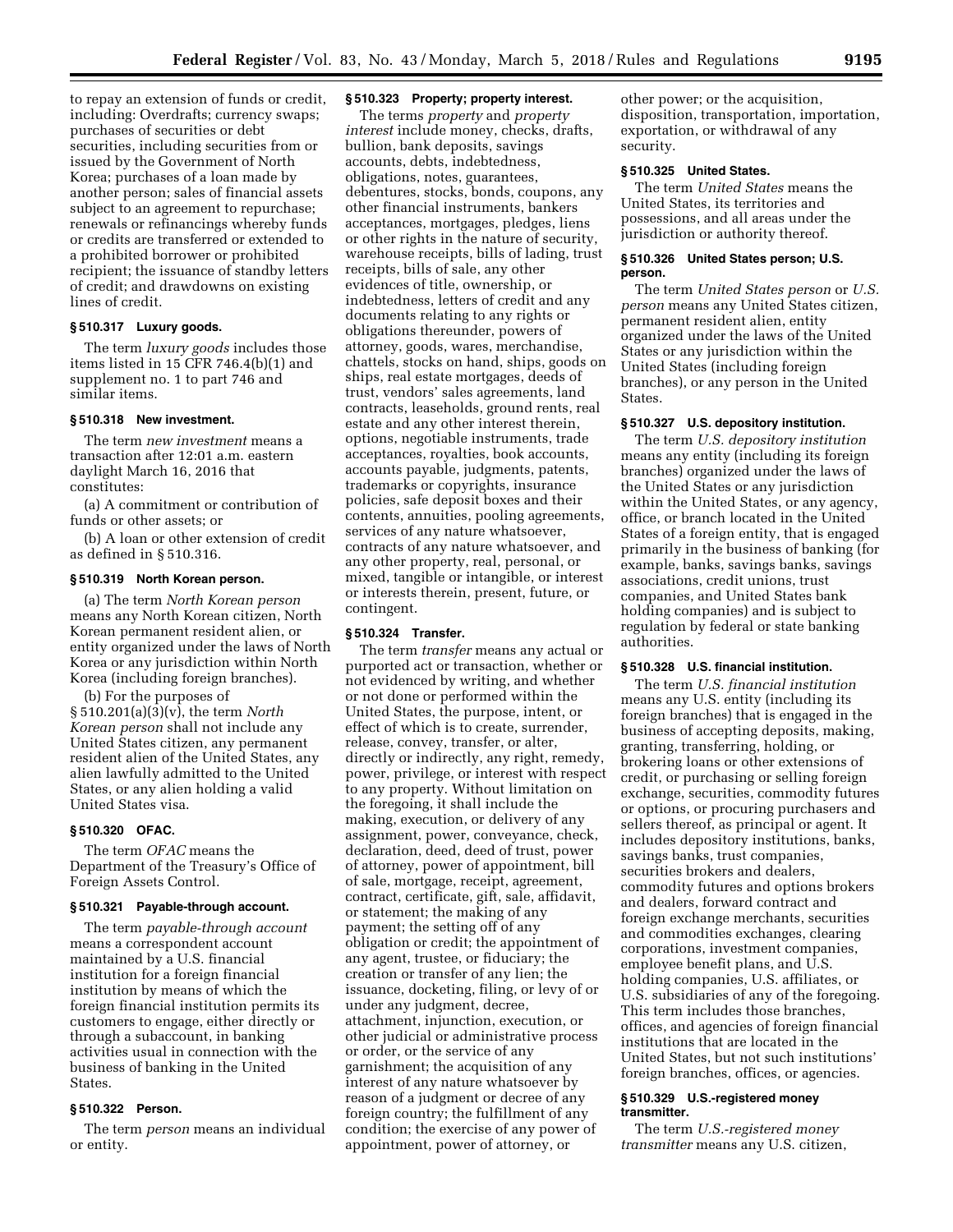permanent resident alien, or entity organized under the laws of the United States or of any jurisdiction within the United States, including its foreign branches, or any agency, office, or branch of a foreign entity located in the United States, that is a money transmitter, as defined in 31 CFR 1010.100(ff)(5), and that is registered pursuant to 31 CFR 1022.380.

#### **§ 510.330 U.S.-registered broker or dealer in securities.**

The term *U.S.-registered broker or dealer in securities* means any U.S. citizen, permanent resident alien, or entity organized under the laws of the United States or of any jurisdiction within the United States (including its foreign branches), or any agency, office, or branch of a foreign entity located in the United States, that:

(a) Is a ''broker'' or ''dealer'' in securities within the meanings set forth in the Securities Exchange Act of 1934; (b) Holds or clears customer accounts;

and

(c) Is registered with the Securities and Exchange Commission under the Securities Exchange Act of 1934.

### **Subpart D—Interpretations**

### **§ 510.401 Reference to amended sections.**

(a) Reference to any section in this part is a reference to the same as currently amended, unless the reference includes a specific date. *See* 44 U.S.C. 1510.

(b) Reference to any ruling, order, instruction, direction or license issued pursuant to this part is a reference to the same as currently amended unless otherwise so specified.

# **§ 510.402 Effect of amendment.**

Unless otherwise specifically provided, any amendment, modification, or revocation of any provision in or appendix to this part or chapter or of any order, regulation, ruling, instruction, or license issued by OFAC does not affect any act done or omitted, or any civil or criminal proceeding commenced or pending, prior to such amendment, modification, or revocation. All penalties, forfeitures, and liabilities under any such order, regulation, ruling, instruction, or license continue and may be enforced as if such amendment, modification, or revocation had not been made.

### **§ 510.403 Termination and acquisition of an interest in blocked property.**

(a) Whenever a transaction licensed or authorized by or pursuant to this part results in the transfer of property (including any property interest) away from the Government of North Korea,

the Workers' Party of Korea, or any other person whose property and interests in property are blocked pursuant to § 510.201(a), such property shall no longer be deemed to be property blocked pursuant to § 510.201(a), unless there exists in the property another interest that is blocked pursuant to § 510.201(a), the transfer of which has not been effected pursuant to license or other authorization.

(b) Unless otherwise specifically provided in a license or authorization issued pursuant to this part, if property (including any property interest) is transferred or attempted to be transferred to a person whose property and interests in property are blocked pursuant to § 510.201(a), such property shall be deemed to be property in which such person has an interest and therefore blocked.

# **§ 510.404 Transactions ordinarily incident to a licensed transaction.**

(a) Any transaction ordinarily incident to a licensed transaction and necessary to give effect thereto is also authorized, except:

(1) An ordinarily incident transaction, not explicitly authorized within the terms of the license, by or with the Government of North Korea, the Workers' Party of Korea, or any other person whose property and interests in property are blocked pursuant to § 510.201(a);

(2) An ordinarily incident transaction, not explicitly authorized within the terms of the license, involving a debit to a blocked account or a transfer of blocked property; or

(3) An ordinarily incident transaction, not explicitly authorized within the terms of the license, with a foreign financial institution that is subject to sanctions pursuant to § 510.210 when the transaction is one that is prohibited by § 510.210.

(b) For example, a license authorizing a person to complete a securities sale involving Company A, whose property and interests in property are blocked pursuant to § 510.201(a), also authorizes other persons to engage in activities that are ordinarily incident and necessary to complete the sale, including transactions by the buyer, broker, transfer agents, and banks, provided that such other persons are not themselves persons whose property and interests in property are blocked pursuant to § 510.201(a).

### **§ 510.405 Exportation and reexportation of goods, services, or technology.**

(a) The prohibition on the exportation and reexportation of goods, services, or technology contained in § 510.206

applies to services performed on behalf of a person in North Korea or the Government of North Korea or where the benefit of such services is otherwise received in North Korea, if such services are performed:

(1) In the United States; or

(2) Outside the United States by a U.S. person, including by a foreign branch of an entity located in the United States.

(b) The benefit of services performed anywhere in the world on behalf of the Government of North Korea is presumed to be received in North Korea.

(c) The prohibitions contained in § 510.201 apply to services performed in the United States or by U.S. persons, wherever located, including by a foreign branch of an entity located in the United States:

(1) On behalf of or for the benefit of the Government of North Korea, the Workers' Party of Korea, or any other person whose property and interests in property are blocked pursuant to § 510.201(a); or

(2) With respect to property interests of the Government of North Korea, the Workers' Party of Korea, or any other person whose property and interests in property are blocked pursuant to § 510.201(a).

(d)(1) For example, U.S. persons may not, except as authorized by or pursuant to this part, provide legal, accounting, financial, brokering, freight forwarding, transportation, public relations, or other services to any person in North Korea or to the Government of North Korea, the Workers' Party of Korea, or any other person whose property and interests in property are blocked pursuant to § 510.201(a).

(2) For example, a U.S. person is engaged in a prohibited exportation of services to North Korea when it extends credit to a third-country firm specifically to enable that firm to manufacture goods for sale to North Korea or the Government of North Korea.

**Note 1 to § 510.405:** *See* §§ 510.507 and 510.509 on licensing policy with regard to the provision of certain legal and emergency medical services.

### **§ 510.406 Offshore transactions involving blocked property.**

The prohibitions in § 510.201 on transactions or dealings involving blocked property (including a blocked account) apply to transactions by any U.S. person in a location outside the United States with respect to property held in the name of the Government of North Korea, the Workers' Party of Korea, or any other person whose property and interests in property are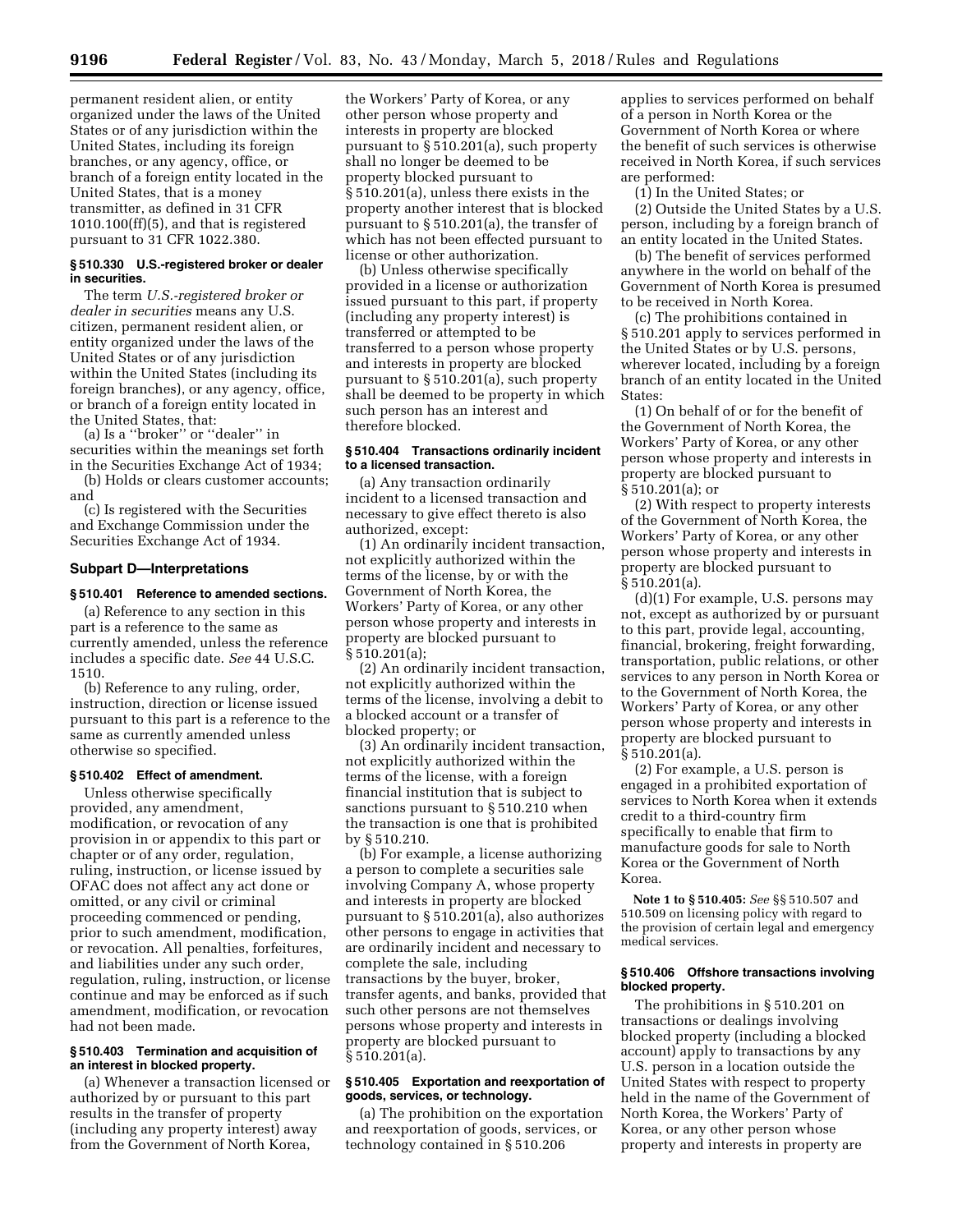blocked pursuant to § 510.201(a) or any property blocked by § 510.201(d).

### **§ 510.407 Payments from blocked accounts to satisfy obligations prohibited.**

Pursuant to § 510.201, no debits may be made to a blocked account to pay obligations to U.S. persons or other persons, except as authorized by or pursuant to this part.

**Note 1 to § 510.407:** *See also* § 510.502(e), which provides that no license or other authorization contained in or issued pursuant to this part authorizes transfers of or payments from blocked property or debits to blocked accounts unless the license or other authorization explicitly authorizes the transfer of or payment from blocked property or the debit to a blocked account.

# **§ 510.408 Charitable contributions.**

Unless specifically authorized by OFAC pursuant to this part, no charitable contribution of funds, goods, services, or technology, including contributions to relieve human suffering, such as food, clothing, or medicine, may be made by, to, or for the benefit of, or received from, the Government of North Korea, the Workers' Party of Korea, or any other person whose property and interests in property are blocked pursuant to § 510.201(a). For the purposes of this part, a contribution is made by, to, or for the benefit of, or received from, the Government of North Korea, the Workers' Party of Korea, or any other person whose property and interests in property are blocked pursuant to § 510.201(a) if made by, to, or in the name of, or received from or in the name of, such a person; if made by, to, or in the name of, or received from or in the name of, an entity or individual acting for or on behalf of, or owned or controlled by, such a person; or if made in an attempt to violate, to evade, or to avoid the bar on the provision of contributions by, to, or for the benefit of such a person, or the receipt of contributions from such a person.

**Note 1 to § 510.408:** Separate authorization by the Department of Commerce under the Export Administration Regulations (EAR), 15 CFR part 730 through 774, may be required if the charitable contributions are subject to the EAR.

### **§ 510.409 Credit extended and cards issued by financial institutions to a person whose property and interests in property are blocked.**

The prohibition in § 510.201 on dealing in property subject to that section and the prohibition in § 510.206 on exporting services to North Korea prohibit U.S. financial institutions from performing under any existing credit agreements, including charge cards,

debit cards, or other credit facilities issued by a financial institution to the Government of North Korea, the Workers' Party of Korea, or any other person whose property and interests in property are blocked pursuant to § 510.201(a).

#### **§ 510.410 Setoffs prohibited.**

A setoff against blocked property (including a blocked account), whether by a U.S. bank or other U.S. person, is a prohibited transfer under § 510.201 if effected after the effective date.

### **§ 510.411 Entities owned by one or more persons whose property and interests in property are blocked.**

(a) Persons whose property and interests in property are blocked pursuant to § 510.201(a) have an interest in all property and interests in property of an entity in which such persons directly or indirectly own, whether individually or in the aggregate, a 50 percent or greater interest. The property and interests in property of such an entity, therefore, are blocked, and such an entity is a person whose property and interests in property are blocked pursuant to § 510.201(a), regardless of whether the name of the entity is incorporated into OFAC's Specially Designated Nationals and Blocked Persons List (SDN List).

(b) This section, which deals with the consequences of ownership of entities, in no way limits the definition of the Government of North Korea in § 510.311, which includes within its definition other persons whose property and interests in property are blocked but who are not on the SDN List.

### **§ 510.412 Facilitation; change of policies and procedures; referral of business opportunities offshore.**

With respect to § 510.211, a prohibited facilitation or approval of a transaction by a foreign person occurs, among other instances, when a U.S. person:

(a) Alters its operating policies or procedures, or those of a foreign affiliate, to permit a foreign affiliate to accept or perform a specific contract, engagement, or transaction involving North Korea or the Government of North Korea without the approval of the U.S. person, where such transaction previously required approval by the U.S. person and such transaction by the foreign affiliate would be prohibited by this part if performed directly by a U.S. person or from the United States;

(b) Refers to a foreign person purchase orders, requests for bids, or similar business opportunities involving North Korea or the Government of North Korea to which the United States person could not directly respond as a result of the prohibitions contained in this part; or

(c) Changes the operating policies and procedures of a particular affiliate with the specific purpose of facilitating transactions that would be prohibited by this part if performed by a U.S. person or from the United States.

### **§ 510.413 Significant transaction(s).**

In determining, for purposes of §§ 510.201(a)(3)(vi) and 510.210, whether a transaction(s) is significant, the Secretary of the Treasury or the Secretary's designee may consider the totality of the facts and circumstances. As a general matter, the Department of the Treasury may consider some or all of the following factors:

(a) *Size, number, and frequency.* The size, number, and frequency of transaction(s) over a period of time, including whether the transaction(s) is increasing or decreasing over time and the rate of increase or decrease.

(b) *Nature.* The nature of the transaction(s), including the type, complexity, and commercial purpose of the transaction(s).

(c) *Level of awareness; pattern of conduct.* (1) Whether the transaction(s) is performed with the involvement or approval of management or only by clerical personnel; and

(2) Whether the transaction(s) is part of a pattern of conduct or the result of a business development strategy.

(d) *Nexus.* The proximity between the foreign financial institution engaging in the transaction(s) and North Korea or a blocked person described in § 510.201.

(e) *Impact.* The impact of the transaction(s) on the objectives of Executive Order 13810 including the economic or other benefit conferred or attempted to be conferred on North Korea or a blocked person described in § 510.201.

(f) *Deceptive practices.* Whether the transaction(s) involves an attempt to obscure or conceal the actual parties or true nature of the transaction(s) to evade sanctions.

(g) *Other relevant factors.* Such other factors that the Department of the Treasury deems relevant on a case-bycase basis in determining the significance of a transaction(s).

# **Subpart E—Licenses, Authorizations, and Statements of Licensing Policy**

### **§ 510.501 General and specific licensing procedures.**

For provisions relating to licensing procedures, see part 501, subpart E, of this chapter. Licensing actions taken pursuant to part 501 of this chapter with respect to the prohibitions contained in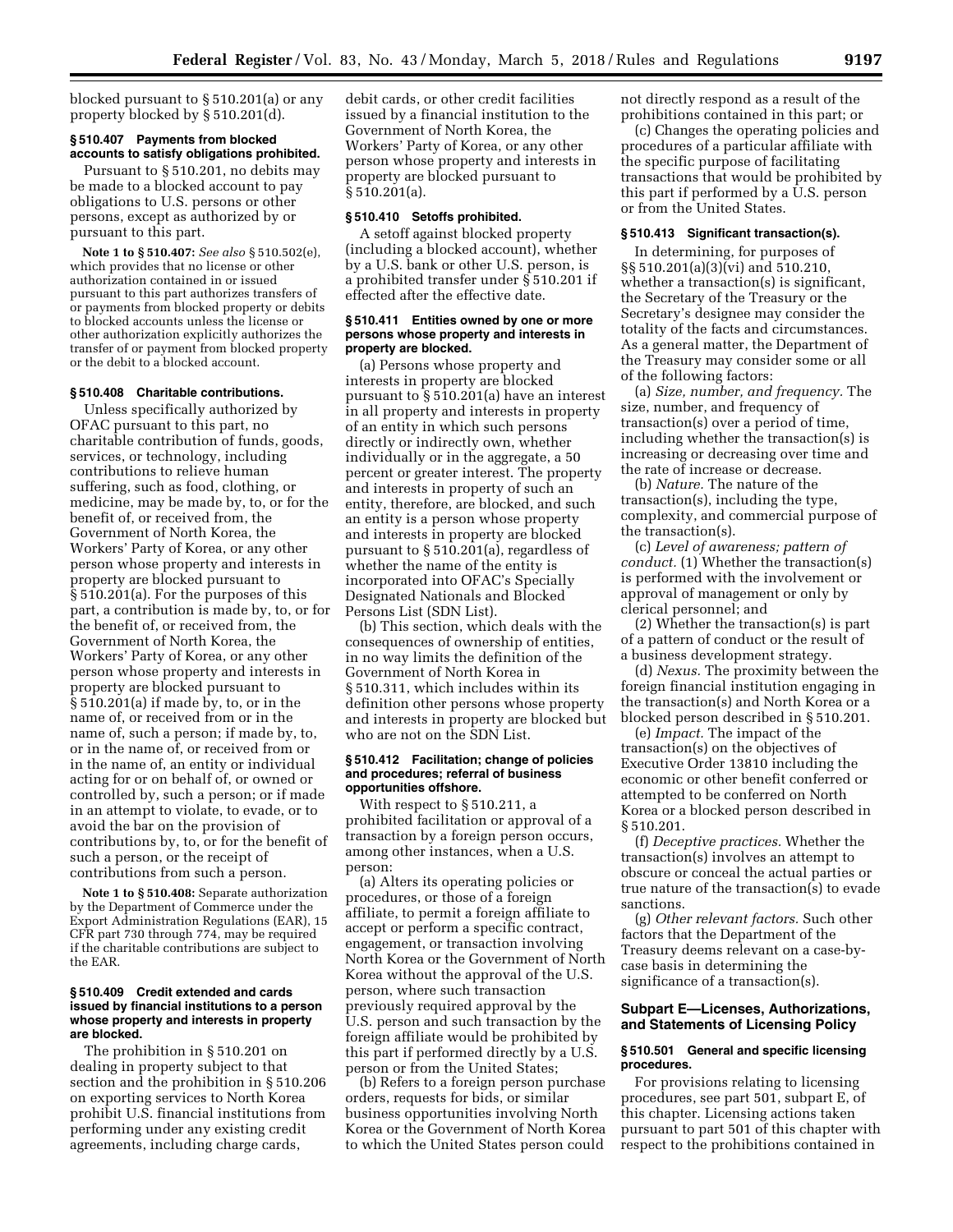this part are considered actions taken pursuant to this part. General licenses and statements of licensing policy relating to this part also may be available through the North Korea sanctions page on OFAC's website: *www.treasury.gov/ofac.* 

### **§ 510.502 Effect of license or other authorization.**

(a) No license or other authorization contained in this part, or otherwise issued by OFAC, authorizes or validates any transaction effected prior to the issuance of such license or other authorization, unless specifically provided in such license or authorization.

(b) No regulation, ruling, instruction, or license authorizes any transaction prohibited under this part unless the regulation, ruling, instruction, or license is issued by OFAC and specifically refers to this part. No regulation, ruling, instruction, or license referring to this part shall be deemed to authorize any transaction prohibited by any other part of this chapter unless the regulation, ruling, instruction, or license specifically refers to such part.

(c) Any regulation, ruling, instruction, or license authorizing any transaction otherwise prohibited under this part has the effect of removing a prohibition contained in this part from the transaction, but only to the extent specifically stated by its terms. Unless the regulation, ruling, instruction, or license otherwise specifies, such an authorization does not create any right, duty, obligation, claim, or interest in, or with respect to, any property that would not otherwise exist under ordinary principles of law.

(d) Nothing contained in this part shall be construed to supersede the requirements established under any other provision of law or to relieve a person from any requirement to obtain a license or other authorization from another department or agency of the U.S. Government in compliance with applicable laws and regulations subject to the jurisdiction of that department or agency. For example, exports of goods, services, or technical data that are not prohibited by this part or that do not require a license by OFAC nevertheless may require authorization by the U.S. Department of Commerce, the U.S. Department of State, or other agencies of the U.S. Government.

(e) No license or other authorization contained in or issued pursuant to this part authorizes transfers of or payments from blocked property or debits to blocked accounts unless the license or other authorization explicitly authorizes the transfer of or payment from blocked

property or the debit to a blocked account.

(f) Any payment relating to a transaction authorized in or pursuant to this part that is routed through the U.S. financial system should reference the relevant OFAC general or specific license authorizing the payment to avoid the blocking or rejection of the transfer.

# **§ 510.503 Exclusion from licenses.**

OFAC reserves the right to exclude any person, property, transaction, or class thereof from the operation of any license or from the privileges conferred by any license. OFAC also reserves the right to restrict the applicability of any license to particular persons, property, transactions, or classes thereof. Such actions are binding upon actual or constructive notice of the exclusions or restrictions.

#### **§ 510.504 Payments and transfers to blocked accounts in U.S. financial institutions.**

Any payment of funds or transfer of credit in which the Government of North Korea, the Workers' Party of Korea, or any other person whose property and interests in property are blocked pursuant to § 510.201(a) has any interest that comes within the possession or control of a U.S. financial institution, or any payment of funds or transfer of credit, subject to § 510.201(d) must be blocked in an account on the books of that financial institution. A transfer of funds or credit by a U.S. financial institution between blocked accounts in its branches or offices is authorized, provided that no transfer is made from an account within the United States to an account held outside the United States, and further provided that a transfer from a blocked account may be made only to another blocked account held in the same name.

**Note 1 to § 510.504:** *See* § 501.603 of this chapter for mandatory reporting requirements regarding financial transfers. *See also* § 510.203 concerning the obligation to hold blocked funds in interest-bearing accounts.

### **§ 510.505 Entries in certain accounts for normal service charges.**

(a) A U.S. financial institution is authorized to debit any blocked account held at that financial institution in payment or reimbursement for normal service charges owed it by the owner of that blocked account.

(b) As used in this section, the term *normal service charges* shall include charges in payment or reimbursement for interest due; cable, telegraph, internet, or telephone charges; postage costs; custody fees; small adjustment charges to correct bookkeeping errors; and, but not by way of limitation, minimum balance charges, notary and protest fees, and charges for reference books, photocopies, credit reports, transcripts of statements, registered mail, insurance, stationery and supplies, and other similar items.

### **§ 510.506 Investment and reinvestment of certain funds.**

Subject to the requirements of § 510.203, U.S. financial institutions are authorized to invest and reinvest assets blocked pursuant to § 510.201, subject to the following conditions:

(a) The assets representing such investments and reinvestments are credited to a blocked account or subaccount that is held in the same name at the same U.S. financial institution, or within the possession or control of a U.S. person, but funds shall not be transferred outside the United States for this purpose;

(b) The proceeds of such investments and reinvestments shall not be credited to a blocked account or subaccount under any name or designation that differs from the name or designation of the specific blocked account or subaccount in which such funds or securities were held; and

(c) No immediate financial or economic benefit accrues (*e.g.,* through pledging or other use) to the Government of North Korea or any other person whose property and interests in property are blocked pursuant to § 510.201(a).

### **§ 510.507 Provision of certain legal services.**

(a) The provision of the following legal services to or on behalf of the Government of North Korea, the Workers' Party of Korea, any other person whose property and interests in property are blocked pursuant to § 510.201(a) or any further Executive orders relating to the national emergency declared in Executive Order 13466 of June 26, 2008, or any person in North Korea, or in circumstances in which the benefit is otherwise received in North Korea, is authorized, provided that receipt of payment of professional fees and reimbursement of incurred expenses must be authorized: Pursuant to § 510.508, which authorizes certain payments for legal services from funds originating outside the United States; via specific license; or otherwise pursuant to this part:

(1) Provision of legal advice and counseling on the requirements of and compliance with the laws of the United States or any jurisdiction within the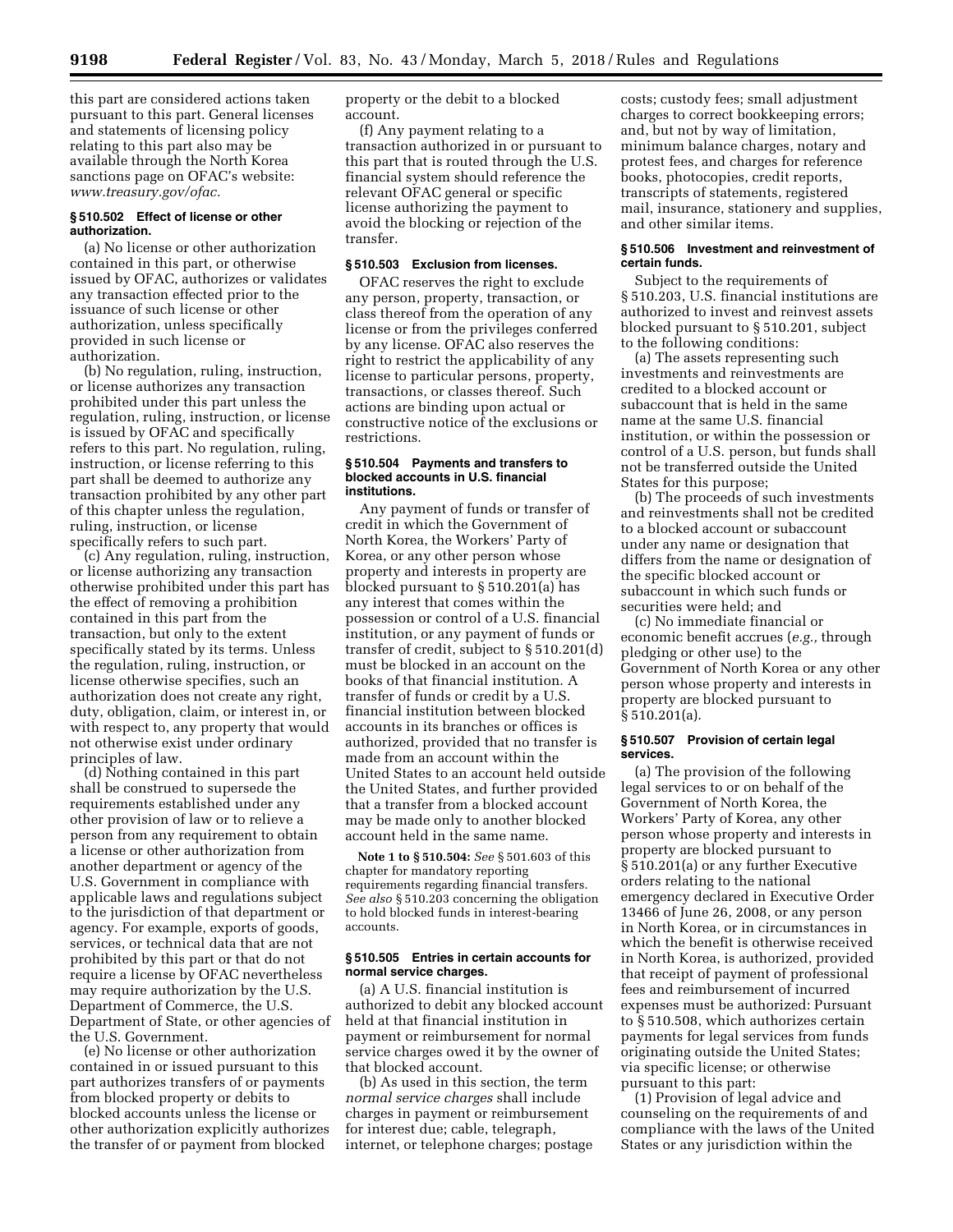United States, provided that such advice and counseling are not provided to facilitate transactions in violation of this part;

(2) Representation of persons named as defendants in or otherwise made parties to legal, arbitration, or administrative proceedings before any U.S. federal, state, or local court or agency;

(3) Initiation and conduct of legal, arbitration, or administrative proceedings before any U.S. federal, state, or local court or agency;

(4) Representation of persons before any U.S. federal, state, or local court or agency with respect to the imposition, administration, or enforcement of U.S. sanctions against such persons or North Korea; and

(5) Provision of legal services in any other context in which prevailing U.S. law requires access to legal counsel at public expense.

(b) The provision of any other legal services to or on behalf of the Government of North Korea, the Workers' Party of Korea, any other person whose property and interests in property are blocked pursuant to § 510.201(a) or any further Executive orders relating to the national emergency declared in Executive Order 13466 of June 26, 2008, or any person in North Korea, or in circumstances in which the benefit is otherwise received in North Korea, not otherwise authorized in this part, requires the issuance of a specific license.

(c) Consistent with § 510.404, U.S. persons do not need to obtain specific authorization to provide related services, such as making filings and providing other administrative services, that are ordinarily incident to the provision of services authorized by paragraph (a) of this section. Additionally, U.S. persons who provide services authorized by paragraph (a) of this section do not need to obtain specific authorization to contract for related services that are ordinarily incident to the provision of those legal services, such as those provided by private investigators or expert witnesses, or to pay for such services.

(d) Entry into a settlement agreement or the enforcement of any lien, judgment, arbitral award, decree, or other order through execution, garnishment, or other judicial process purporting to transfer or otherwise alter or affect property or interests in property blocked pursuant to § 510.201, or any further Executive orders relating to the national emergency declared in Executive Order 13466 of June 26, 2008, is prohibited unless licensed pursuant to this part.

**Note 1 to § 510.507:** Pursuant to part 501, subpart E, of this chapter, U.S. persons seeking administrative reconsideration or judicial review of their designation or the blocking of their property and interests in property may apply for a specific license from OFAC to authorize the release of certain blocked funds for the payment of professional fees and reimbursement of incurred expenses for the provision of such legal services where alternative funding sources are not available. For more information, see OFAC's *Guidance on the Release of Limited Amounts of Blocked Funds for Payment of Legal Fees and Costs Incurred in Challenging the Blocking of U.S. Persons in Administrative or Civil Proceedings,* which is available on OFAC's website at: *www.treasury.gov/ofac.* 

### **§ 510.508 Payments for legal services from funds originating outside the United States.**

(a) *Professional fees and incurred expenses.* Receipt of payment of professional fees and reimbursement of incurred expenses for the provision of legal services authorized pursuant to § 510.507(a) to or on behalf of the Government of North Korea, the Workers' Party of Korea, any other person whose property and interests in property are blocked pursuant to § 510.201(a) or any further Executive orders relating to the national emergency declared in Executive Order 13466 of June 26, 2008, or any person in North Korea, or in circumstances in which the benefit is otherwise received in North Korea, is authorized from funds originating outside the United States, provided that the funds received by U.S. persons as payment of professional fees and reimbursement of incurred expenses for the provision of legal services authorized pursuant to § 510.507(a) do not originate from:

(1) A source within the United States; (2) Any source, wherever located, within the possession or control of a U.S. person; or

(3) Any individual or entity, other than the person on whose behalf the legal services authorized pursuant to § 510.507(a) are to be provided, whose property and interests in property are blocked pursuant to any part of this chapter or any Executive order or statute.

**Note 1 to paragraph (a):** Nothing in this paragraph (a) authorizes payments for legal services using funds in which any other person whose property and interests in property are blocked pursuant to § 510.201(a), any other part of this chapter, or any Executive order has an interest.

(b) *Reports.* (1) U.S. persons who receive payments pursuant to paragraph (a) of this section must submit annual reports no later than 30 days following the end of the calendar year during

which the payments were received providing information on the funds received. Such reports shall specify:

(i) The individual or entity from whom the funds originated and the amount of funds received; and

(ii) If applicable:

(A) The names of any individuals or entities providing related services to the U.S. person receiving payment in connection with authorized legal services, such as private investigators or expert witnesses;

(B) A general description of the services provided; and

(C) The amount of funds paid in connection with such services.

(2) The reports, which must reference this section, are to be submitted to OFAC using one of the following methods:

(i) *Email (preferred method): OFAC.Regulations.Reports@ treasury.gov;* or

(ii) *U.S. mail:* OFAC Regulations Reports, Office of Foreign Assets Control, U.S. Department of the Treasury, 1500 Pennsylvania Avenue NW, Freedman's Bank Building, Washington, DC 20220.

#### **§ 510.509 Emergency medical services.**

The provision and receipt of nonscheduled emergency medical services that are otherwise prohibited by this part or any further Executive orders relating to the national emergency declared in Executive Order 13466 of June 26, 2008 are authorized.

#### **§ 510.510 North Korean mission to the United Nations and employees of the United Nations.**

(a) Except as provided in paragraph (c) of this section, the provision of goods or services in the United States to the official mission of the Government of North Korea to the United Nations (the mission) and payment for such goods or services are authorized, provided that:

(1) The goods or services are for the conduct of the official business of the mission, or for personal use of the employees of the mission, their families, or persons forming part of their household, and are not for resale;

(2) The transaction does not involve the purchase, sale, financing, or refinancing of real property;

(3) The transaction does not involve the purchase, sale, financing, or refinancing of luxury goods;

(4) The transaction is not otherwise prohibited by law; and

(5) Funds transfers to or from the mission or the employees of the mission, their families, or persons forming part of their household are conducted through an account at a U.S.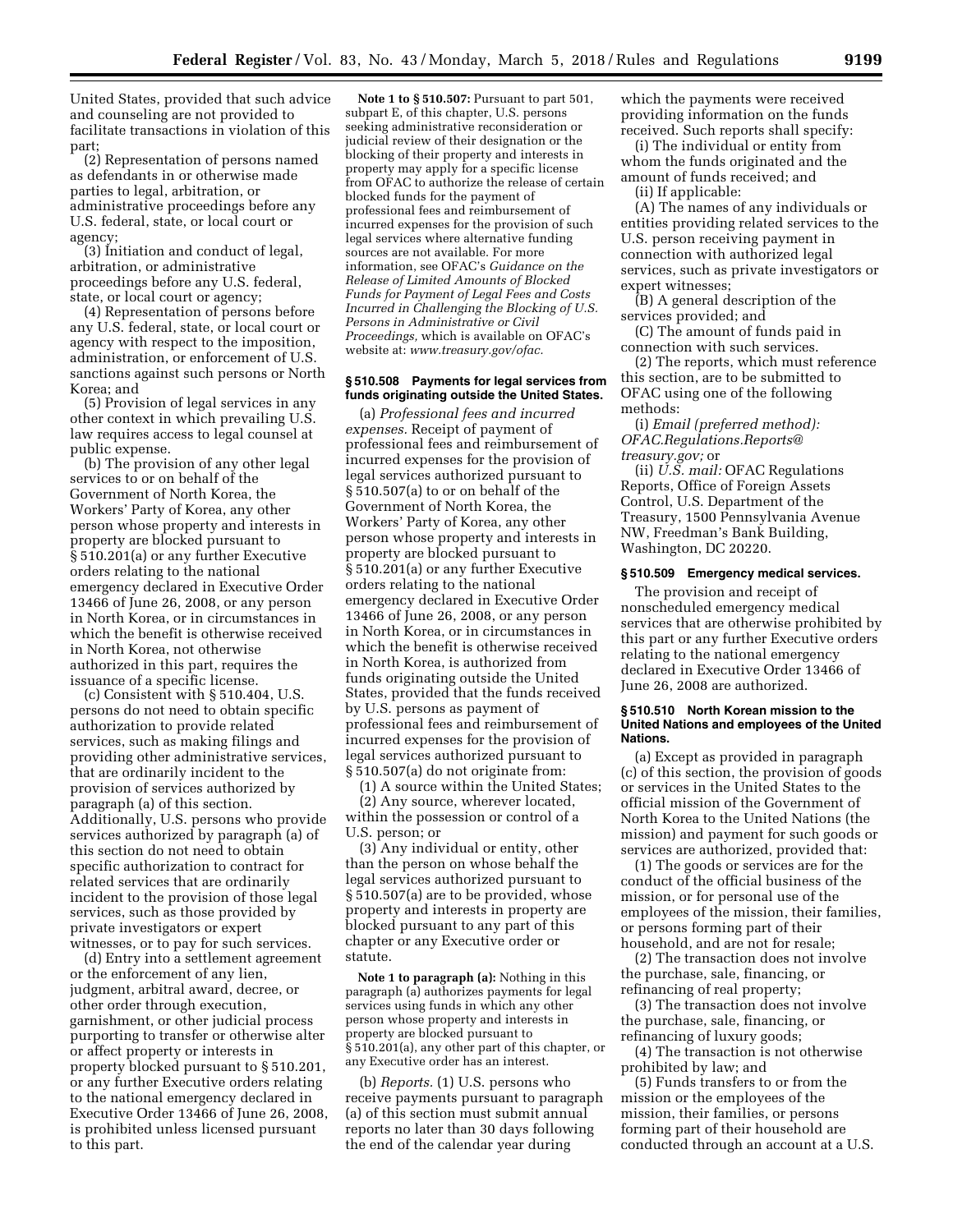financial institution specifically licensed by OFAC.

(b) Except as provided in paragraph (c) of this section, the provision of goods or services in the United States to the employees of the mission or of the United Nations, their families, or persons forming part of their household, and payment for such goods or services, are authorized, provided that:

(1) The goods or services are for personal use of the employees of the mission or of the United Nations, their families, or persons forming part of their household, and are not for resale;

(2) The transaction does not involve the purchase, sale, financing, or refinancing of luxury goods;

(3) The transaction is not otherwise prohibited by law; and

(4) Funds transfers to or from employees of the mission, their families, or persons forming part of their household are conducted through an account at a U.S. financial institution specifically licensed by OFAC.

(c) This section does not authorize U.S. financial institutions to open and operate accounts for, or extend credit to, the mission of the Government of North Korea or to the employees of the mission, their families, or persons forming part of their household. U.S. financial institutions are required to obtain specific licenses to operate accounts for, or extend credit to, the mission or to the employees of the mission, their families, or persons forming part of their household.

**Note 1 to § 510.510:** Nothing in this section authorizes the transfer of any property to the Government of North Korea, the Workers' Party of Korea, or any other person whose property and interests in property are blocked pursuant to § 510.201(a) other than the mission, nor does this section authorize any debit to a blocked account.

### **§ 510.511 Noncommercial, personal remittances.**

(a)(1) U.S. persons are authorized to send and receive and U.S. depository institutions, U.S.-registered brokers or dealers in securities, and U.S.-registered money transmitters are authorized to process transfers of funds to or from North Korea or for or on behalf of an individual ordinarily resident in North Korea, other than an individual whose property and interests in property are blocked pursuant to § 510.201(a), in cases in which the transfers involve noncommercial, personal remittances, up to a maximum of \$5,000 per year.

(2) Noncommercial, personal remittances do not include charitable donations of funds to or for the benefit of an entity or funds transfers for use in supporting or operating a business, including a family-owned business.

(b) The transferring institutions identified in paragraph (a) of this section may rely on the originator of a funds transfer with regard to compliance with paragraph (a) of this section, provided that the transferring institution does not know or have reason to know that the funds transfer is not in compliance with paragraph (a) of this section.

(c) An individual who is a U.S. person is authorized to carry funds as a noncommercial, personal remittance, as described in paragraph (a) of this section, to an individual in North Korea or ordinarily resident in North Korea, other than an individual whose property and interests in property are blocked pursuant to § 510.201(a), provided that the individual who is a U.S. person is carrying the funds on his or her behalf, not on behalf of another person.

### **§ 510.512 Certain services in support of nongovernmental organizations' activities.**

(a) Nongovernmental organizations are authorized to export or reexport services to North Korea that would otherwise be prohibited by this part in support of the following not-for-profit activities:

(1) Activities to support humanitarian projects to meet basic human needs in North Korea, including drought, flood, and disaster relief; the distribution of food, medicine, and clothing intended to be used to relieve human suffering; the provision of shelter; the provision of clean water, sanitation, and hygiene assistance; the provision of healthrelated services; assistance for individuals with disabilities; and environmental programs;

(2) Activities to support democracy building in North Korea, including rule of law, citizen participation, government accountability, universal human rights and fundamental freedoms, access to information, and civil society development projects;

(3) Activities to support noncommercial development projects directly benefiting the North Korean people, including preventing infectious disease and promoting maternal/child health, sustainable agriculture, and clean water assistance; and

(4) Activities to support environmental protection, including the preservation and protection of threatened or endangered species and the remediation of pollution or other environmental damage.

(b) Nongovernmental organizations are authorized to export or reexport to North Korea from a third country food, as defined in paragraph (f)(1) of this

section, and medicine, as defined in paragraph (f)(2) of this section, in support of the activities authorized in paragraph (a) of this section, provided that the food and medicine are not subject to the Export Administration Regulations (15 CFR parts 730 through 774) (EAR). For export or reexport by a U.S. person to North Korea from a third country of other items that are not subject to the EAR, a specific license from OFAC is required.

**Note 1 to paragraph (b):** Pursuant to 15 CFR 746.4(a), a license from the Department of Commerce is required to export or reexport any item subject to the EAR to North Korea, except food and medicine designated as EAR99.

**Note 2 to paragraphs (a) and (b):** The authorizations in paragraphs (a) and (b) of this section do not eliminate the need to comply with other applicable provisions of law, including any requirements of agencies other than the Department of the Treasury's Office of Foreign Assets Control. Such requirements include the EAR administered by the Department of Commerce and the International Traffic in Arms Regulations (22 CFR parts 120 through 130) administered by the Department of State.

(c) U.S. depository institutions, U.S. registered brokers or dealers in securities, and U.S.-registered money transmitters are authorized to process transfers of funds on behalf of U.S. or third-country nongovernmental organizations, including transfers of funds to or from North Korea, in support of the activities authorized by paragraphs (a) and (b) of this section.

(d) Nongovernmental organizations are authorized to engage in transactions with the Government of North Korea that are necessary for the activities authorized by paragraphs (a) and (b) of this section, including payment of reasonable and customary taxes, fees, and import duties to, and purchase or receipt of permits, licenses, or public utility services from, the Government of North Korea.

**Note 3 to paragraph (d):** This paragraph (d) only authorizes nongovernmental organizations to conduct limited transactions with the Government of North Korea that are necessary for the activities described in paragraphs (a) and (b) of this section, such as payment of reasonable and customary taxes and other fees. Partnerships and partnership agreements between nongovernmental organizations and the Government of North Korea or other blocked persons that are necessary for nongovernmental organizations to provide authorized services are not permitted without a specific license from OFAC.

(e) Except as authorized in paragraph (d) of this section, this section does not authorize the exportation or reexportation of services to, charitable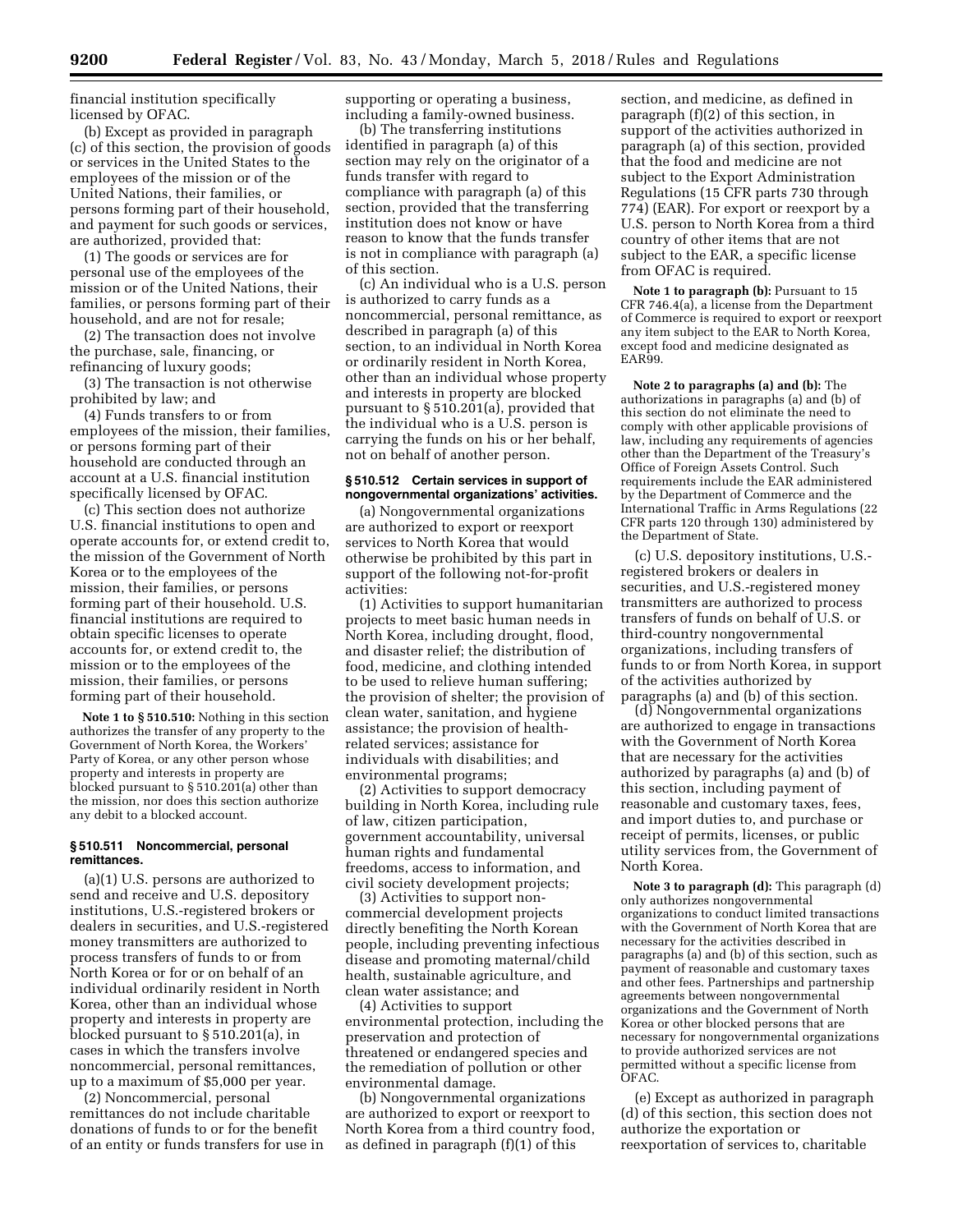donations to or for the benefit of, or any other transactions involving the Government of North Korea, the Workers' Party of Korea, or any other person whose property and interests in property are blocked pursuant to § 510.201(a). Specific licenses may be issued on a case-by-case basis for these purposes.

(f)(1) For purposes of this section, the term *food* means items that are consumed by and provide nutrition to humans and animals, and seeds, with the exception of castor bean seeds, that germinate into items that will be consumed by and provide nutrition to humans and animals. Examples of ''food'' include processed or unprocessed food items for human consumption, feed, vitamins, minerals, food additives, dietary supplements, and containers of drinking water. The term *food* does not include livestock, cigarettes, alcoholic beverages, gum, castor beans, castor bean seeds, certified pathogen-free eggs (unfertilized or fertilized), dried egg albumin, live animals (excluding cattle embryos), Rosary/Jequirity peas, non-food-grade gelatin powder, peptones and their derivatives, super absorbent polymers, western red cedar, and all fertilizers.

(2) The term *medicine* means an item that falls within the definition of the term ''drug'' in section 201 of the Federal Food, Drug, and Cosmetic Act (21 U.S.C. 321) and that, in the case of an item subject to the EAR, is designated as EAR99 or, in the case of an item not subject to the EAR, is not listed under any multilateral export control regime.

# **§ 510.513 Official business of the Federal Government.**

All transactions otherwise prohibited by the provisions of this part, other than §§ 510.201(a)(1), (a)(3)(iv) through (vi), and (d), 510.206, and 510.208 through 510.211, that are for the conduct of the official business of the Federal Government by employees, grantees, or contractors thereof are authorized.

**Note 1 to § 510.513:** Section 510.213(e) exempts transactions for the conduct of the official business of the Federal Government by employees, grantees, or contractors thereof to the extent such transactions are subject to the prohibitions contained in §§ 510.201(a)(1), (a)(3)(iv) through (vi), and (d), 510.206, and 510.208 through 510.211.

### **§ 510.514 Official activities of international organizations.**

All transactions and activities otherwise prohibited by the provisions of this part, other than §§ 510.201(a)(1), (a)(3)(iv) through (vi), and (d), 510.206, and 510.208 through 510.211, that are

for the conduct of the official business of the United Nations and its Specialized Agencies, Programmes, Funds, and Related Organizations by employees, contractors, or grantees thereof are authorized.

**Note 1 to § 510.514:** For an organizational chart listing the Specialized Agencies, Programmes, Funds, and Related Organizations of the United Nations, see the following page on the United Nations website: *http://www.unsceb.org/directory.* 

**Note 2 to § 510.514:** Section 510.213(e) exempts transactions for the conduct of the official business of the United Nations by employees, grantees, or contractors thereof to the extent such transactions are subject to the prohibitions contained in §§ 510.201(a)(1), (a)(3)(iv) through (vi), and (d), 510.206, and 510.208 through 510.211.

**Note 3 to § 510.514:** Separate authorization from the Department of Commerce may be required for the export or reexport of items related to such transactions and activities, if the items are subject to the Export Administration Regulations, 15 CFR parts 730 through 744.

### **§ 510.515 Third-country diplomatic and consular funds transfers.**

(a) Except as provided in paragraph (b) of this section, U.S. depository institutions, U.S.-registered brokers or dealers in securities, and U.S.-registered money transmitters are authorized to process funds transfers necessary for the operating expenses or other official business of third-country diplomatic or consular missions in North Korea.

(b) This section does not authorize funds transfers involving accounts blocked pursuant to § 510.201(d).

#### **§ 510.516 Transactions related to telecommunications and mail.**

(a)(1) Except as provided in paragraph (a)(2) of this section, all transactions necessary for the receipt and transmission of telecommunications involving North Korea are authorized.

(2) This section does not authorize:

(i) The provision, sale, or lease of telecommunications equipment or technology; or

(ii) The provision, sale, or lease of capacity on telecommunications transmission facilities (such as satellite or terrestrial network connectivity).

(b) All transactions of common carriers incident to the receipt or transmission of mail and packages between the United States and North Korea are authorized provided that the importation or exportation of such mail and packages is exempt from or authorized pursuant to this part.

### **§ 510.517 Certain transactions related to patents, trademarks, copyrights, and other intellectual property.**

(a) All of the following transactions in connection with a patent, trademark, copyright, or other form of intellectual property protection in the United States or North Korea are authorized, including exportation of services to North Korea, payment for such services, and payment to persons in North Korea directly connected to such intellectual property protection:

(1) The filing and prosecution of any application to obtain a patent, trademark, copyright, or other form of intellectual property protection;

(2) The receipt of a patent, trademark, copyright, or other form of intellectual property protection;

(3) The renewal or maintenance of a patent, trademark, copyright, or other form of intellectual property protection; and

(4) The filing and prosecution of any opposition or infringement proceeding with respect to a patent, trademark, copyright, or other form of intellectual property protection, or the entrance of a defense to any such proceeding.

(b) This section authorizes the payment of fees to the U.S. Government or the Government of North Korea, and of the reasonable and customary fees and charges to attorneys or representatives within the United States or North Korea, in connection with the transactions authorized in paragraph (a) of this section, except that payment effected pursuant to the terms of this paragraph (b) may not be made from a blocked account.

#### **§ 510.518 Calling of certain vessels and landing of certain aircraft.**

(a) Vessels and aircraft in which a foreign person has an interest that have called or landed at a port or place in North Korea within the previous 180 days, and vessels in which a foreign person has an interest that have engaged in a ship-to-ship transfer with such a vessel within the previous 180 days, are authorized to call or land at a port or place in the United States in the following circumstances only:

(1) The vessel is in distress and seeks refuge in the United States;

(2) The vessel's call at a port in North Korea was due solely to its distress and the resulting need to seek refuge;

(3) The aircraft is engaging in a nontraffic stop or an emergency landing in the United States; or

(4) The aircraft's landing in North Korea was due solely to an emergency landing.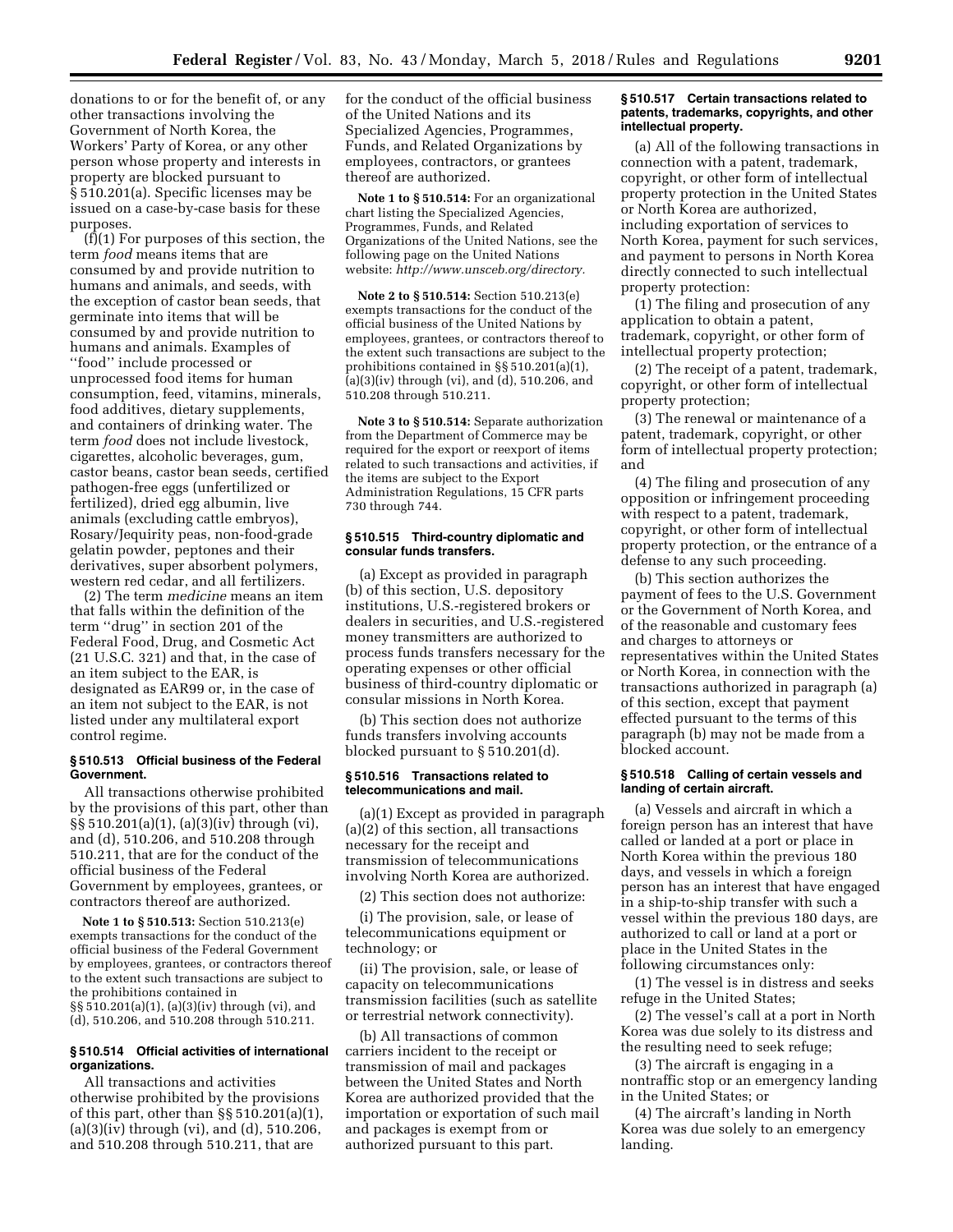(b) For purposes of this section, a *nontraffic stop* includes a stop for any purpose other than taking on or discharging cargo, passengers, or mail.

# **§ 510.519 Transactions related to closing a correspondent or payable-through account.**

(a) During the 10-day period beginning on the effective date of the prohibition in § 510.210 on the opening or maintaining of a correspondent account or a payable-through account for a foreign financial institution listed on the Correspondent Account or Payable-Through Account Sanctions (CAPTA) List, U.S. financial institutions that maintain correspondent accounts or payable-through accounts for the foreign financial institution are authorized to:

(1) Process only those transactions through the account, or permit the foreign financial institution to execute only those transactions through the account, that are for the purpose of, and necessary for, closing the account; and

(2) Transfer the funds remaining in the correspondent account or the payable-through account to an account of the foreign financial institution located outside of the United States and close the correspondent account or the payable-through account.

(b) A report must be filed with OFAC within 30 days of the closure of an account, providing full details on the closing of each correspondent account or payable-through account maintained by a U.S. financial institution for a foreign financial institution whose name is added to the CAPTA List. Such report must include complete information on the closing of the account and on all transactions processed or executed through the account pursuant to this section, including the account outside of the United States to which funds remaining in the account were transferred. The reports, which must reference this section, are to be submitted to OFAC using one of the following methods:

(1) *Email (preferred method): OFACReport@treasury.gov;* or

(2) *U.S. mail:* Attention: Office of Compliance and Enforcement, Office of Foreign Assets Control, U.S. Department of the Treasury, 1500 Pennsylvania Avenue NW, Freedman's Bank Building, Washington, DC 20220.

(c) Specific licenses may be issued on a case-by-case basis to authorize transactions outside the scope or time period authorized in paragraph (a) of this section by a U.S. financial institution with respect to a correspondent account or a payablethrough account maintained by the U.S. financial institution for a foreign financial institution whose name is

added to the CAPTA List. License applications should be filed in conformance with § 501.801 of the Reporting, Procedures and Penalties Regulations, 31 CFR part 501.

(d) Nothing in this section authorizes the opening of a correspondent account or a payable-through account for a foreign financial institution whose name appears on the CAPTA List.

**Note 1 to § 510.519:** This section does not authorize a U.S. financial institution to unblock property or interests in property, or to engage in any transaction or dealing in property or interests in property, blocked pursuant to any other part of this chapter in the process of closing a correspondent account or a payable-through account for a foreign financial institution whose name has been added to the CAPTA List. *See* § 510.101.

### **Subpart F—Reports**

#### **§ 510.601 Records and reports.**

For provisions relating to required records and reports, see part 501, subpart C, of this chapter. Recordkeeping and reporting requirements imposed by part 501 of this chapter with respect to the prohibitions contained in this part are considered requirements arising pursuant to this part.

### **Subpart G—Penalties and Finding of Violation**

### **§ 510.701 Penalties.**

(a) Section 206 of the International Emergency Economic Powers Act (50 U.S.C. 1705) (IEEPA) is applicable to violations of the provisions of any license, ruling, regulation, order, directive, or instruction issued by or pursuant to the direction or authorization of the Secretary of the Treasury pursuant to this part or otherwise under IEEPA.

(1) A civil penalty not to exceed the amount set forth in section 206 of IEEPA may be imposed on any person who violates, attempts to violate, conspires to violate, or causes a violation of any license, order, regulation, or prohibition issued under IEEPA.

**Note 1 to paragraph (a)(1):** IEEPA provides for a maximum civil penalty not to exceed the greater of \$295,141 or an amount that is twice the amount of the transaction that is the basis of the violation with respect to which the penalty is imposed.

(2) A person who willfully commits, willfully attempts to commit, willfully conspires to commit, or aids or abets in the commission of a violation of any license, order, regulation, or prohibition may, upon conviction, be fined not more than \$1,000,000, or if a natural person, be imprisoned for not more than 20 years, or both.

(b)(1) The civil penalties provided in IEEPA are subject to adjustment pursuant to the Federal Civil Penalties Inflation Adjustment Act of 1990 (Pub. L. 101–410, as amended, 28 U.S.C. 2461 note).

(2) The criminal penalties provided in IEEPA are subject to adjustment pursuant to 18 U.S.C. 3571.

(c) Pursuant to 18 U.S.C. 1001, whoever, in any matter within the jurisdiction of the executive, legislative, or judicial branch of the government of the United States, knowingly and willfully falsifies, conceals, or covers up by any trick, scheme, or device a material fact; or makes any materially false, fictitious, or fraudulent statement or representation; or makes or uses any false writing or document knowing the same to contain any materially false, fictitious, or fraudulent statement or entry shall be fined under title 18, United States Code, imprisoned, or both.

(d) Section 5 of the United Nations Participation Act, as amended (22 U.S.C. 287c(b)) (UNPA), provides that any person who willfully violates or evades or attempts to violate or evade any order, rule, or regulation issued by the President pursuant to the authority granted in that section, upon conviction, shall be fined not more than \$10,000 and, if a natural person, may also be imprisoned for not more than 10 years; and the officer, director, or agent of any corporation who knowingly participates in such violation or evasion shall be punished by a like fine, imprisonment, or both and any property, funds, securities, papers, or other articles or documents, or any vessel, together with her tackle, apparel, furniture, and equipment, or vehicle, or aircraft, concerned in such violation shall be forfeited to the United States.

(e) Violations involving transactions described at section 203(b)(1), (3), and (4) of IEEPA shall be subject only to the penalties set forth in paragraph (d) of this section.

(f) Violations of this part may also be subject to other applicable laws.

### **§ 510.702 Pre-Penalty Notice; settlement.**

(a) *When required.* If OFAC has reason to believe that there has occurred a violation of any provision of this part or a violation of the provisions of any license, ruling, regulation, order, directive, or instruction issued by or pursuant to the direction or authorization of the Secretary of the Treasury pursuant to this part or otherwise under the International Emergency Economic Powers Act (50 U.S.C. 1705) (IEEPA) and determines that a civil monetary penalty is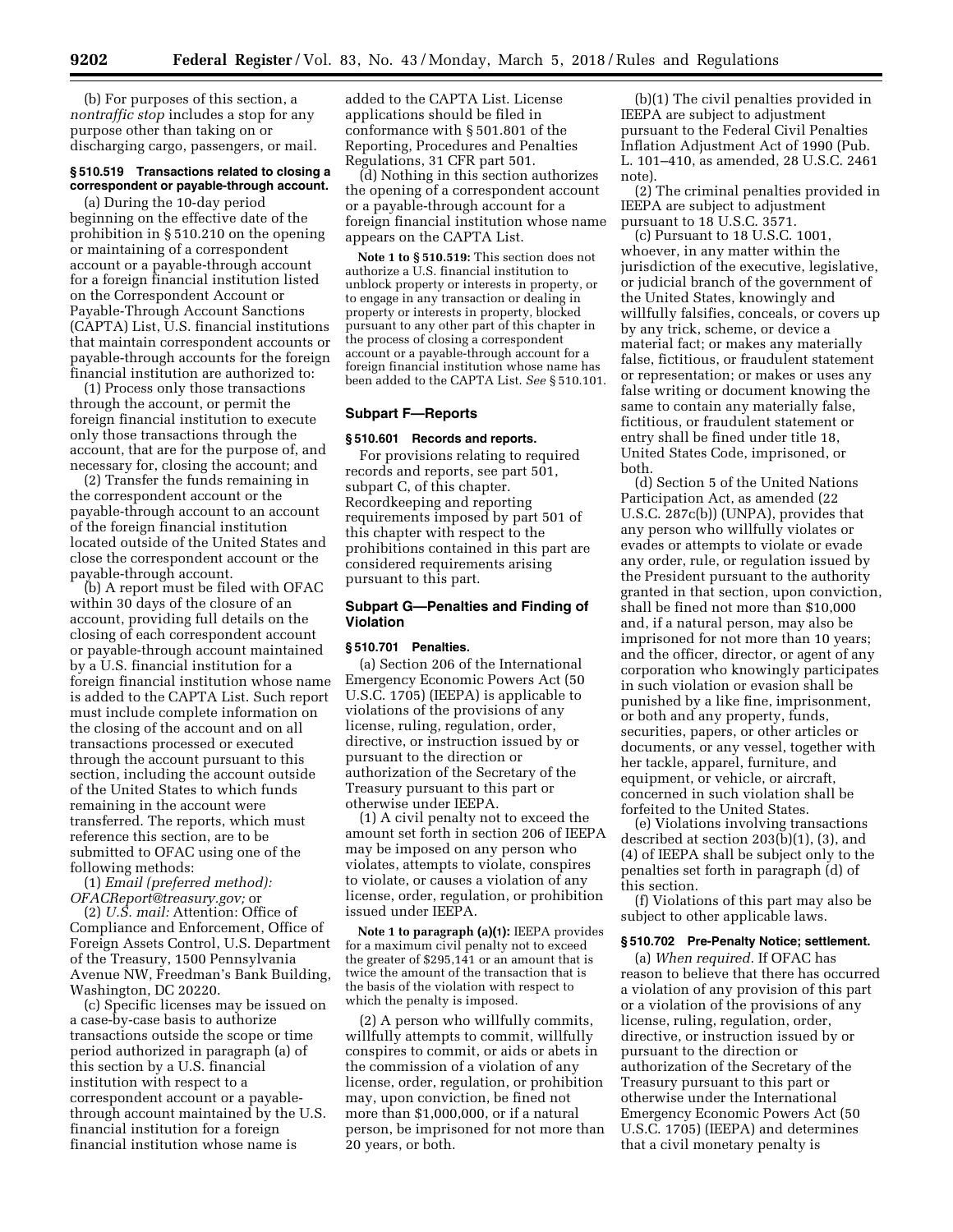warranted, OFAC will issue a Pre-Penalty Notice informing the alleged violator of the agency's intent to impose a monetary penalty. A Pre-Penalty Notice shall be in writing. The Pre-Penalty Notice may be issued whether or not another agency has taken any action with respect to the matter. For a description of the contents of a Pre-Penalty Notice, see appendix A to part 501 of this chapter.

(b) *Response*—(1) *Right to respond.*  An alleged violator has the right to respond to a Pre-Penalty Notice by making a written presentation to OFAC. For a description of the information that should be included in such a response, see appendix A to part 501 of this chapter.

(2) *Deadline for response.* A response to a Pre-Penalty Notice must be made within 30 days as set forth in paragraphs (b)(2)(i) and (ii) of this section. The failure to submit a response within 30 days shall be deemed to be a waiver of the right to respond.

(i) *Computation of time for response.*  A response to a Pre-Penalty Notice must be postmarked or date-stamped by the U.S. Postal Service (or foreign postal service, if mailed abroad) or courier service provider (if transmitted to OFAC by courier) on or before the 30th day after the postmark date on the envelope in which the Pre-Penalty Notice was mailed. If the Pre-Penalty Notice was personally delivered by a non-U.S. Postal Service agent authorized by OFAC, a response must be postmarked or date-stamped on or before the 30th day after the date of delivery.

(ii) *Extensions of time for response.* If a due date falls on a federal holiday or weekend, that due date is extended to include the following business day. Any other extensions of time will be granted, at the discretion of OFAC, only upon specific request to OFAC.

(3) *Form and method of response.* A response to a Pre-Penalty Notice need not be in any particular form, but it must be typewritten and signed by the alleged violator or a representative thereof, contain information sufficient to indicate that it is in response to the Pre-Penalty Notice, and include the OFAC identification number listed on the Pre-Penalty Notice. A copy of the written response may be sent by facsimile, but the original also must be sent to OFAC's Office of Compliance and Enforcement by mail or courier and must be postmarked or date-stamped in accordance with paragraph (b)(2) of this section.

(c) *Settlement.* Settlement discussion may be initiated by OFAC, the alleged violator, or the alleged violator's authorized representative. For a

description of practices with respect to settlement, see appendix A to part 501 of this chapter.

(d) *Guidelines.* Guidelines for the imposition or settlement of civil penalties by OFAC are contained in appendix A to part 501 of this chapter.

(e) *Representation.* A representative of the alleged violator may act on behalf of the alleged violator, but any oral communication with OFAC prior to a written submission regarding the specific allegations contained in the Pre-Penalty Notice must be preceded by a written letter of representation, unless the Pre-Penalty Notice was served upon the alleged violator in care of the representative.

#### **§ 510.703 Penalty imposition.**

If, after considering any written response to the Pre-Penalty Notice and any relevant facts, OFAC determines that there was a violation by the alleged violator named in the Pre-Penalty Notice and that a civil monetary penalty is appropriate, OFAC may issue a Penalty Notice to the violator containing a determination of the violation and the imposition of the monetary penalty. For additional details concerning issuance of a Penalty Notice, see appendix A to part 501 of this chapter. The issuance of the Penalty Notice shall constitute final agency action. The violator has the right to seek judicial review of that final agency action in federal district court.

### **§ 510.704 Administrative collection; referral to United States Department of Justice.**

In the event that the violator does not pay the penalty imposed pursuant to this part or make payment arrangements acceptable to OFAC, the matter may be referred for administrative collection measures by the Department of the Treasury or to the United States Department of Justice for appropriate action to recover the penalty in a civil suit in a federal district court.

#### **§ 510.705 Finding of Violation.**

(a) *When issued.* (1) OFAC may issue an initial Finding of Violation that identifies a violation if OFAC:

(i) Determines that there has occurred a violation of any provision of this part, or a violation of the provisions of any license, ruling, regulation, order, directive, or instruction issued by or pursuant to the direction or authorization of the Secretary of the Treasury pursuant to this part or otherwise under the International Emergency Economic Powers Act;

(ii) Considers it important to document the occurrence of a violation; and

(iii) Based on the Guidelines contained in appendix A to part 501 of this chapter, concludes that an administrative response is warranted but that a civil monetary penalty is not the most appropriate response.

(2) An initial Finding of Violation shall be in writing and may be issued whether or not another agency has taken any action with respect to the matter. For additional details concerning issuance of a Finding of Violation, see appendix A to part 501 of this chapter.

(b) *Response*—(1) *Right to respond.*  An alleged violator has the right to contest an initial Finding of Violation by providing a written response to OFAC.

(2) *Deadline for response; default determination.* A response to an initial Finding of Violation must be made within 30 days as set forth in paragraphs (b)(2)(i) and (ii) of this section. The failure to submit a response within 30 days shall be deemed to be a waiver of the right to respond, and the initial Finding of Violation will become final and will constitute final agency action. The violator has the right to seek judicial review of that final agency action in federal district court.

(i) *Computation of time for response.*  A response to an initial Finding of Violation must be postmarked or datestamped by the U.S. Postal Service (or foreign postal service, if mailed abroad) or courier service provider (if transmitted to OFAC by courier) on or before the 30th day after the postmark date on the envelope in which the initial Finding of Violation was served. If the initial Finding of Violation was personally delivered by a non-U.S. Postal Service agent authorized by OFAC, a response must be postmarked or date-stamped on or before the 30th day after the date of delivery.

(ii) *Extensions of time for response.* If a due date falls on a federal holiday or weekend, that due date is extended to include the following business day. Any other extensions of time will be granted, at the discretion of OFAC, only upon specific request to OFAC.

(3) *Form and method of response.* A response to an initial Finding of Violation need not be in any particular form, but it must be typewritten and signed by the alleged violator or a representative thereof, contain information sufficient to indicate that it is in response to the initial Finding of Violation, and include the OFAC identification number listed on the initial Finding of Violation. A copy of the written response may be sent by facsimile, but the original also must be sent to OFAC by mail or courier and must be postmarked or date-stamped in